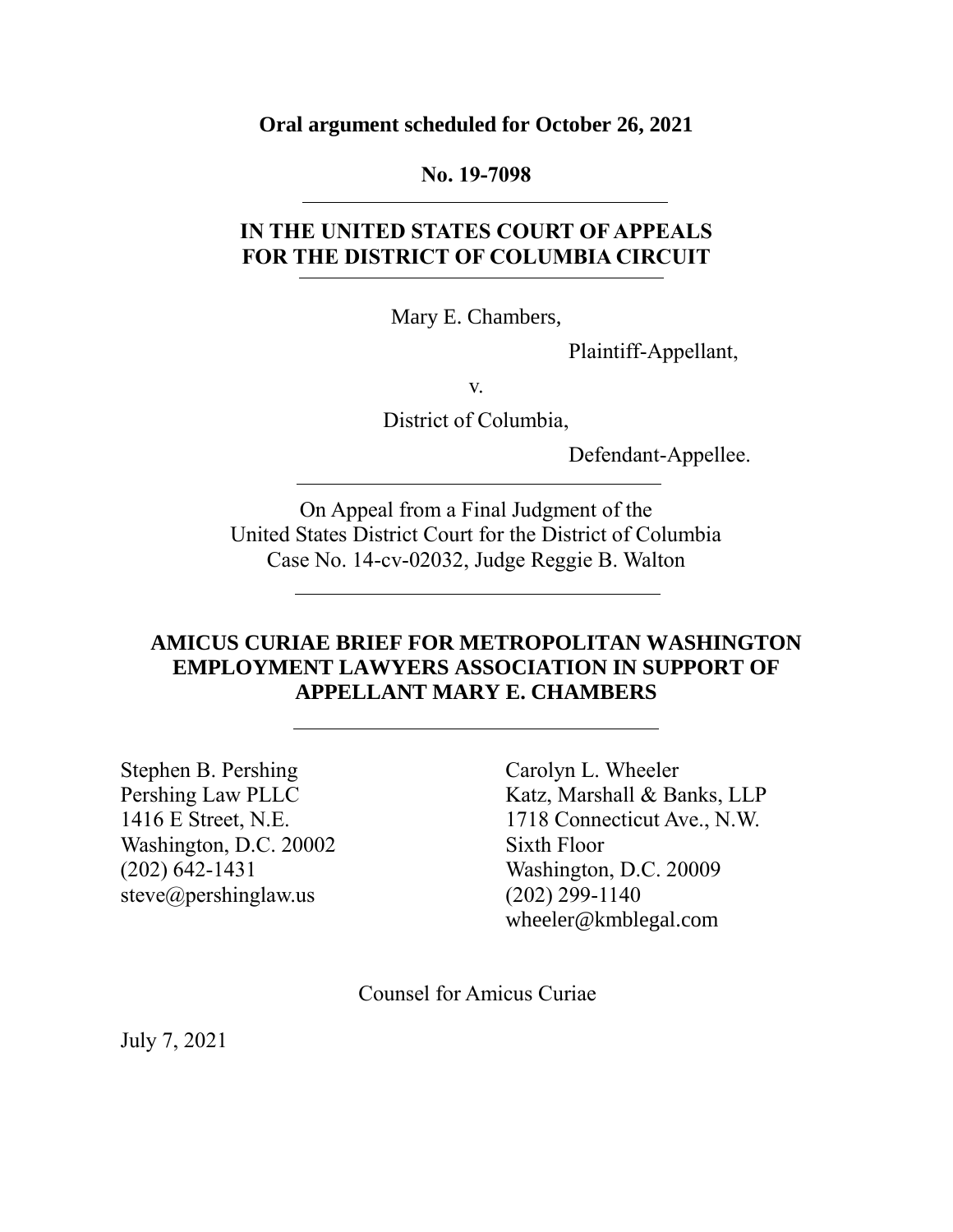## **CERTIFICATE AS TO PARTIES, RULINGS, AND RELATED CASES**

- (A) *Parties and Amici*. All parties appearing before the District Court and in this Court are listed in the Appellant's Brief.
- (B) *Rulings Under Review.* References to the rulings at issue appear in the Appellant's Brief.
- (C) *Related Cases.* There are no related cases.

l

## **RULE 29(c) STATEMENT OF** *AMICUS*

The Metropolitan Washington Employment Lawyers Association is an association. It does not have any corporate parent. It does not have any stock, and therefore no publicly held company owns 10% or more of the stock of this *Amicus*. 1

## **RULE 29(c)(3) STATEMENT OF INTEREST OF** *AMICUS*

The Metropolitan Washington Employment Lawyers Association ("MWELA"), founded in 1991, is a professional association and is the local chapter of the National Employment Lawyers Association, a national organization of attorneys who specialize in employment law. MWELA conducts continuing legal education programs for its more than 300 members, including an annual day-

<sup>1</sup> In accordance with Fed. R. App. P. 29(a)(4)(E) and Local Rule 29.1, *Amicus* states that no party's counsel authored this brief in whole or in part; no party's counsel contributed money that was intended to fund preparing or submitting the brief, and no person—other than *Amicus* or its members—contributed money that was intended to fund preparing or submitting the brief.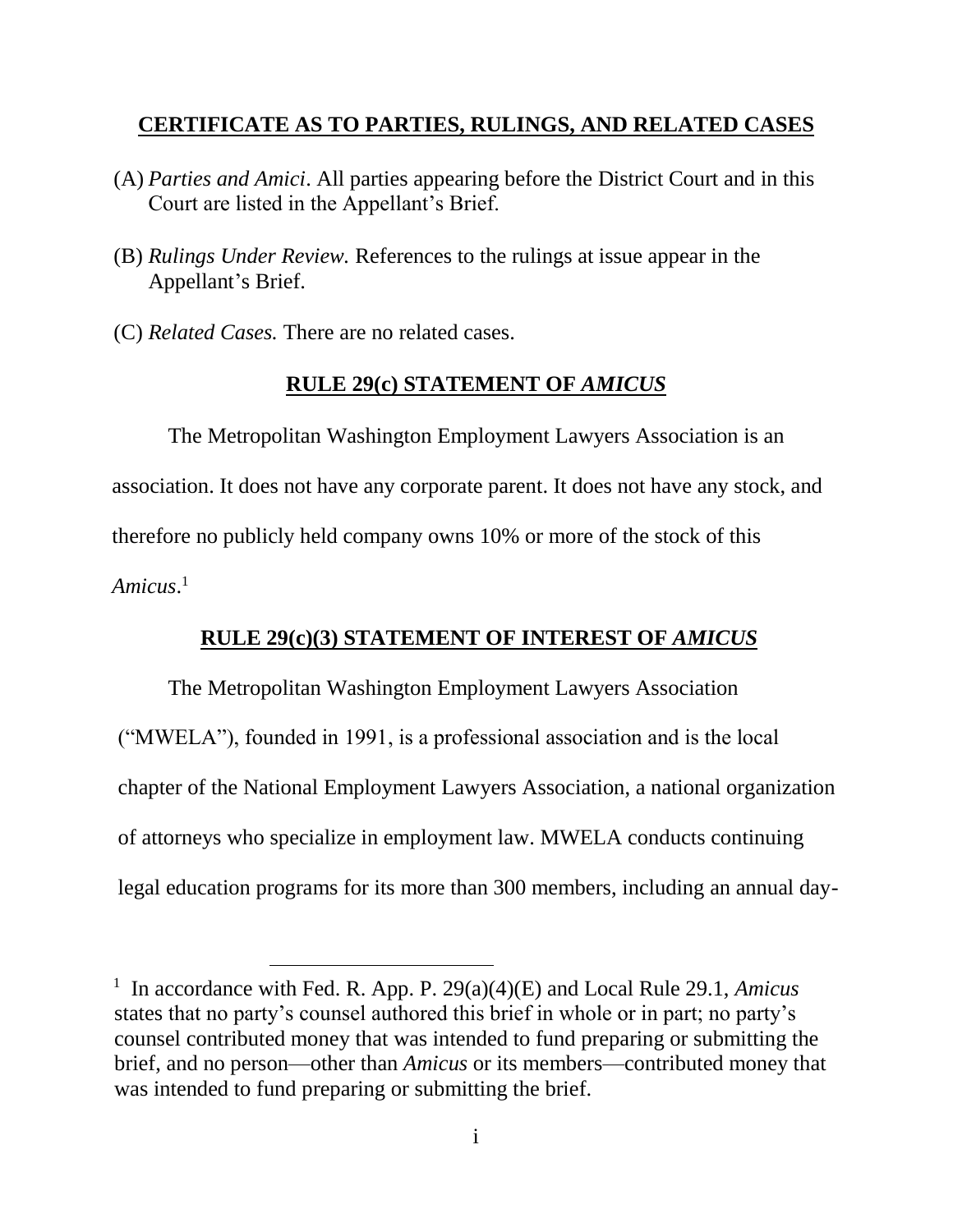long conference which usually features one or more judges as speakers. MWELA also participates as *amicus curiae* in important cases in the District of Columbia, Maryland, and Virginia, the three jurisdictions in which its members primarily practice.

MWELA's members and their clients have an important interest in the proper interpretation of the meaning of an "adverse action" under Title VII, the Age Discrimination in Employment Act (ADEA), the Americans with Disabilities Act (ADA), and the D.C. analogues of these federal statutes, as a substantial portion of MWELA members' practices are devoted to enforcing these statutes, and many MWELA members' clients are impacted by the protections these laws afford. The definition of an adverse action for a discrimination claim under Title VII is likely to arise, in one form or another, in many future cases brought by MWELA members, making it all the more important that the questions presented here be resolved clearly and correctly.

*Amicus* files this brief with the consent of the parties. Fed. R. App. P.  $29(a)(2)$ .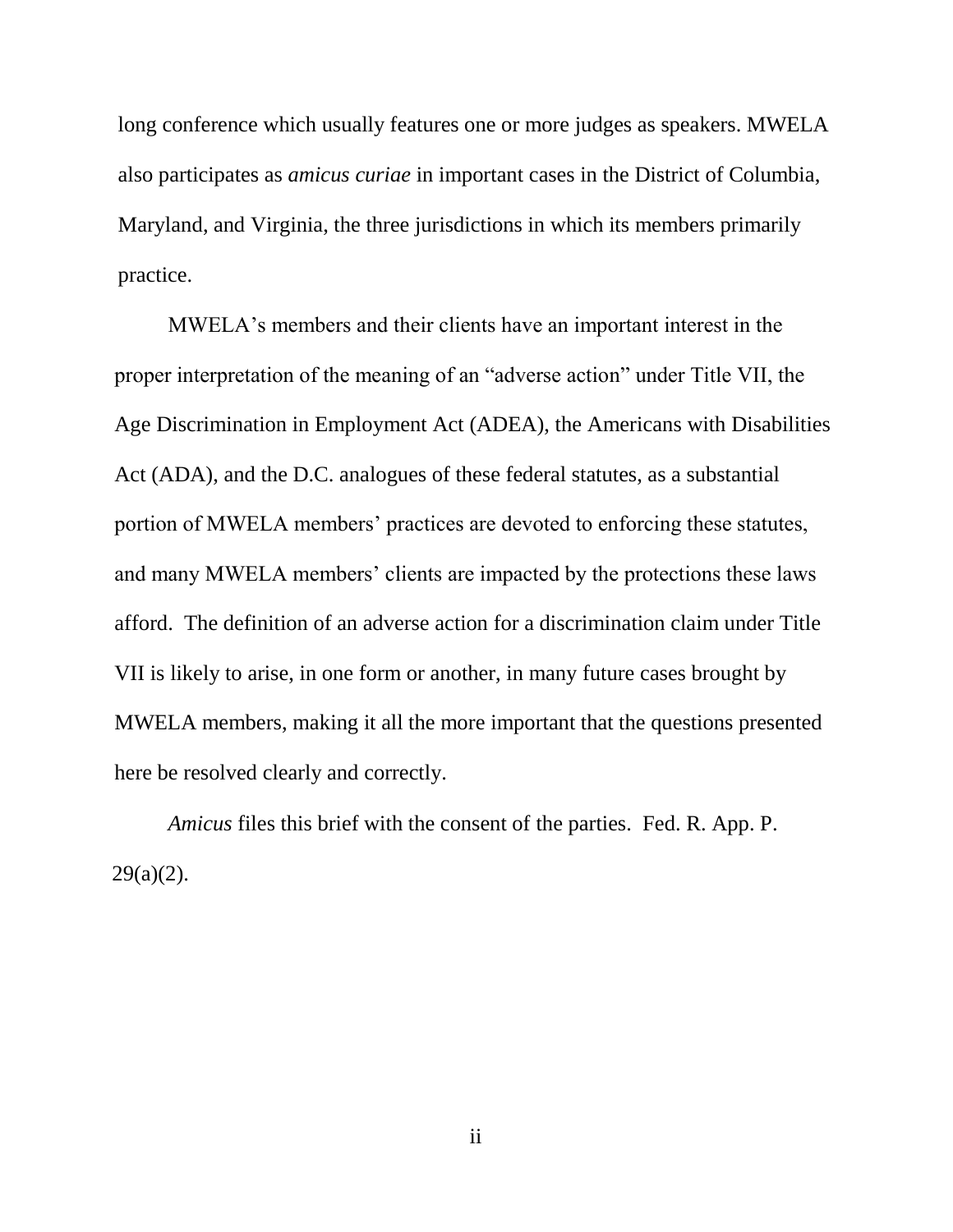# **TABLE OF CONTENTS**

|     | CERTIFICATE AS TO PARTIES, RULINGS, AND RELATED CASES i                                                                                |     |
|-----|----------------------------------------------------------------------------------------------------------------------------------------|-----|
|     |                                                                                                                                        |     |
|     | RULE 29(c)(3) STATEMENT OF INTEREST OF AMICUS                                                                                          |     |
|     |                                                                                                                                        |     |
|     |                                                                                                                                        |     |
|     | <b>BACKGROUND AND SUMMARY OF THE ARGUMENT 1</b>                                                                                        |     |
|     |                                                                                                                                        |     |
| I.  |                                                                                                                                        |     |
| II. | Cases imposing an economic "tangible harm" requirement illustrate its                                                                  |     |
| Ш.  | Social science research illustrates that non-economic factors are<br>critically important to employees' satisfaction with their jobs16 |     |
|     | A. The importance of non-pay factors to employees can be determined                                                                    |     |
|     | <b>B.</b> Mounting evidence shows the destructive psychic effects of                                                                   |     |
|     |                                                                                                                                        | 22  |
|     |                                                                                                                                        | .23 |
|     |                                                                                                                                        |     |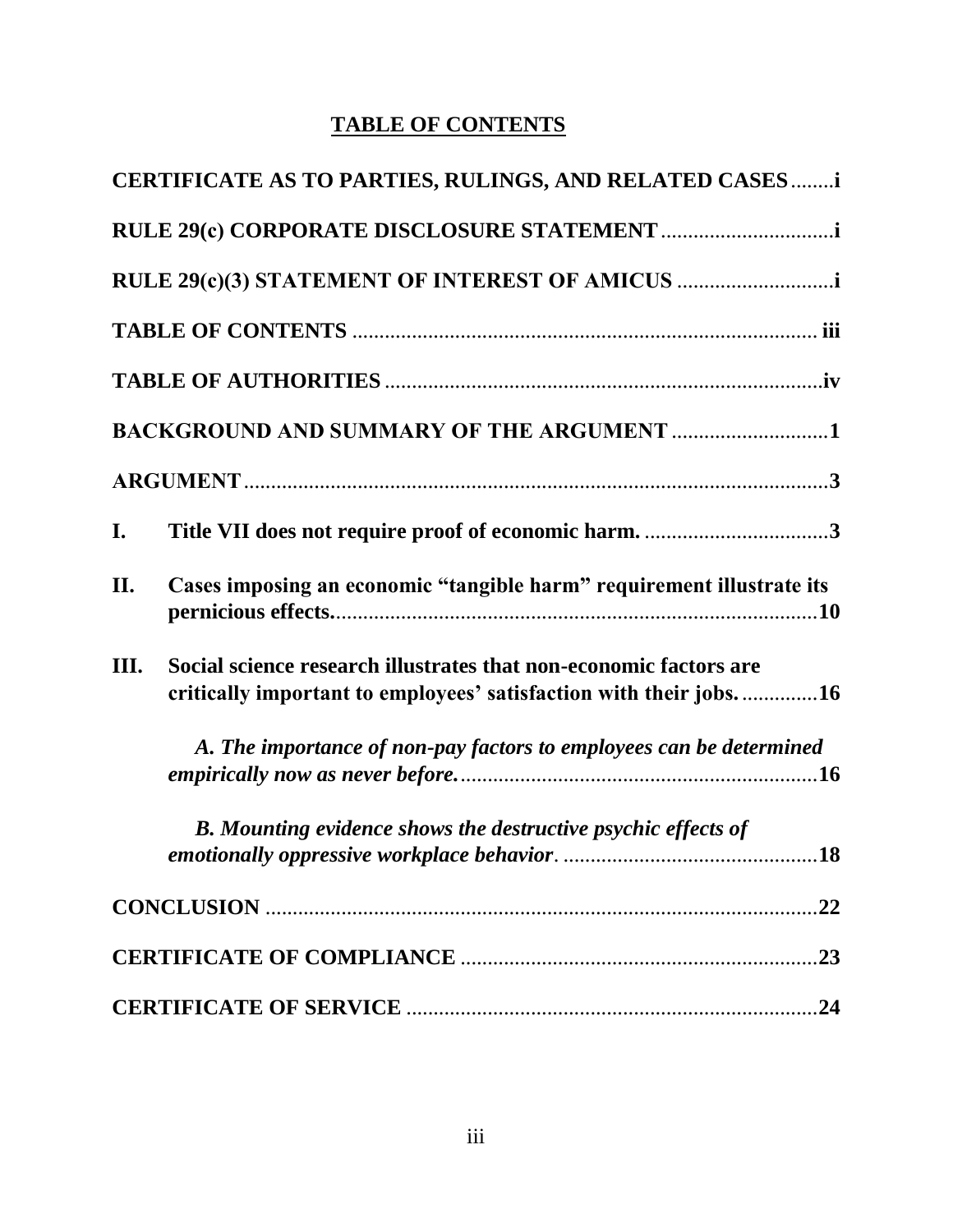## **TABLE OF AUTHORITIES**

| <b>Cases</b>                                 | Page(s) |
|----------------------------------------------|---------|
| Albemarle Paper Co. v. Moody,                |         |
| Alvarado v. Texas Rangers,                   |         |
| Babb v. Wilkie,                              |         |
| Bostock v. Clayton Cty., Georgia,            |         |
| Brown v. Brody,                              |         |
| Burlington Indus., Inc. v. Ellerth,          |         |
| Burlington N. and Santa Fe Ry. Co. v. White, |         |
| Click v. Copeland,                           |         |
| Czekalski v. Peters,                         |         |
| <i>Forsyth v. City of Dallas,</i>            |         |
| Franks v. Bowman Transp. Co.,                |         |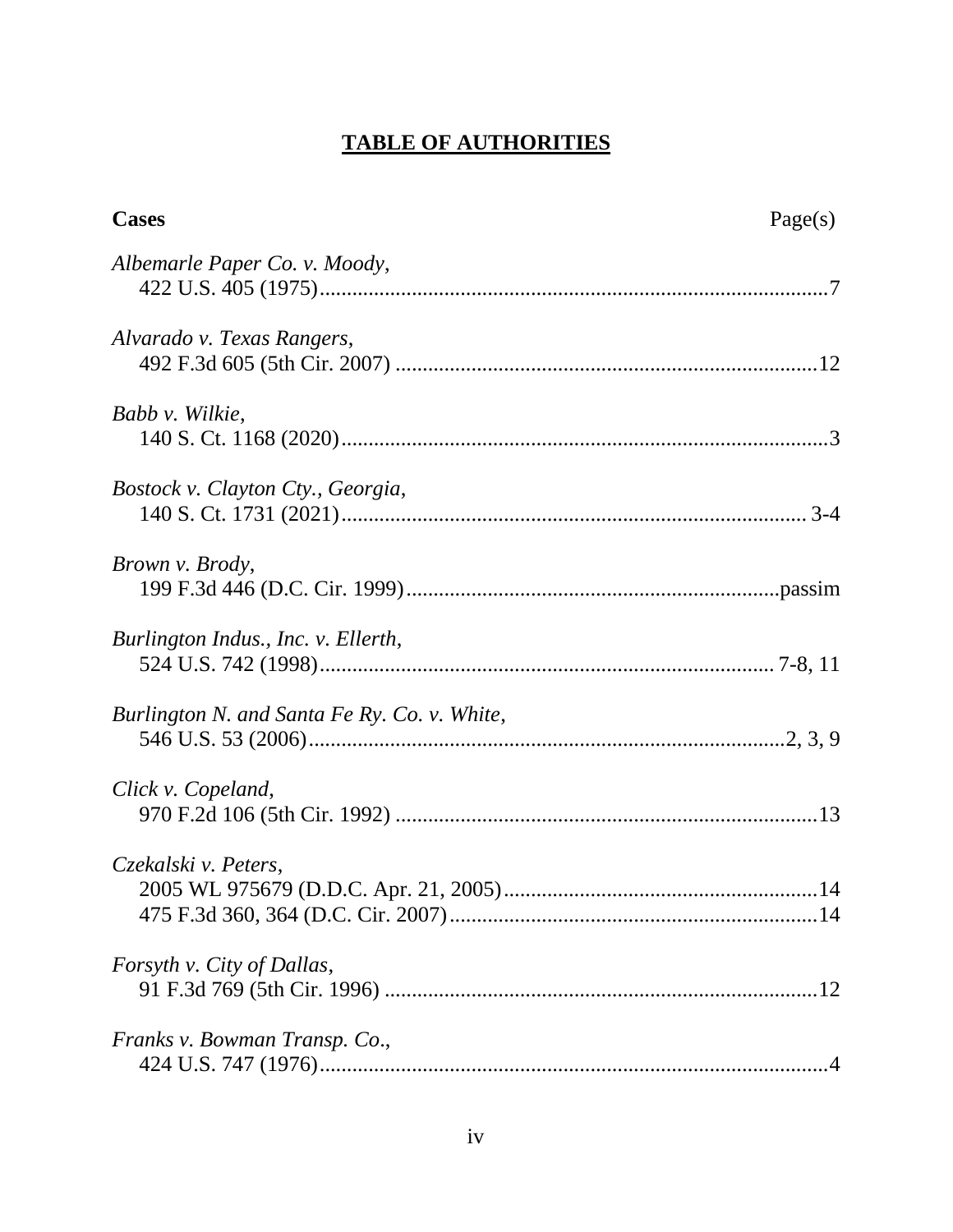| Ginger v. District of Columbia,                                        |
|------------------------------------------------------------------------|
| Harris v. Forklift Sys., Inc.,                                         |
| Hishon v. King & Spalding,                                             |
| International Brotherhood of Teamsters v. United States,               |
| Jackson v. Birmingham Bd. of Ed.,                                      |
| Landgraf v. USI Film Prods.,                                           |
| Los Angeles Dept. of Water and Power v. Manhart,                       |
| McDonnell Douglas Corp. v. Green,                                      |
| Meritor Savs. Bank, FSB v. Vinson,                                     |
| Nat'l R.R. Passenger Corp. v. Morgan,                                  |
| Oncale v. Sundowner Offshore Servs., Inc.,                             |
| Ortiz-Diaz v. United States Department of Housing & Urban Development, |
| Spees v. James Marine, Inc.,                                           |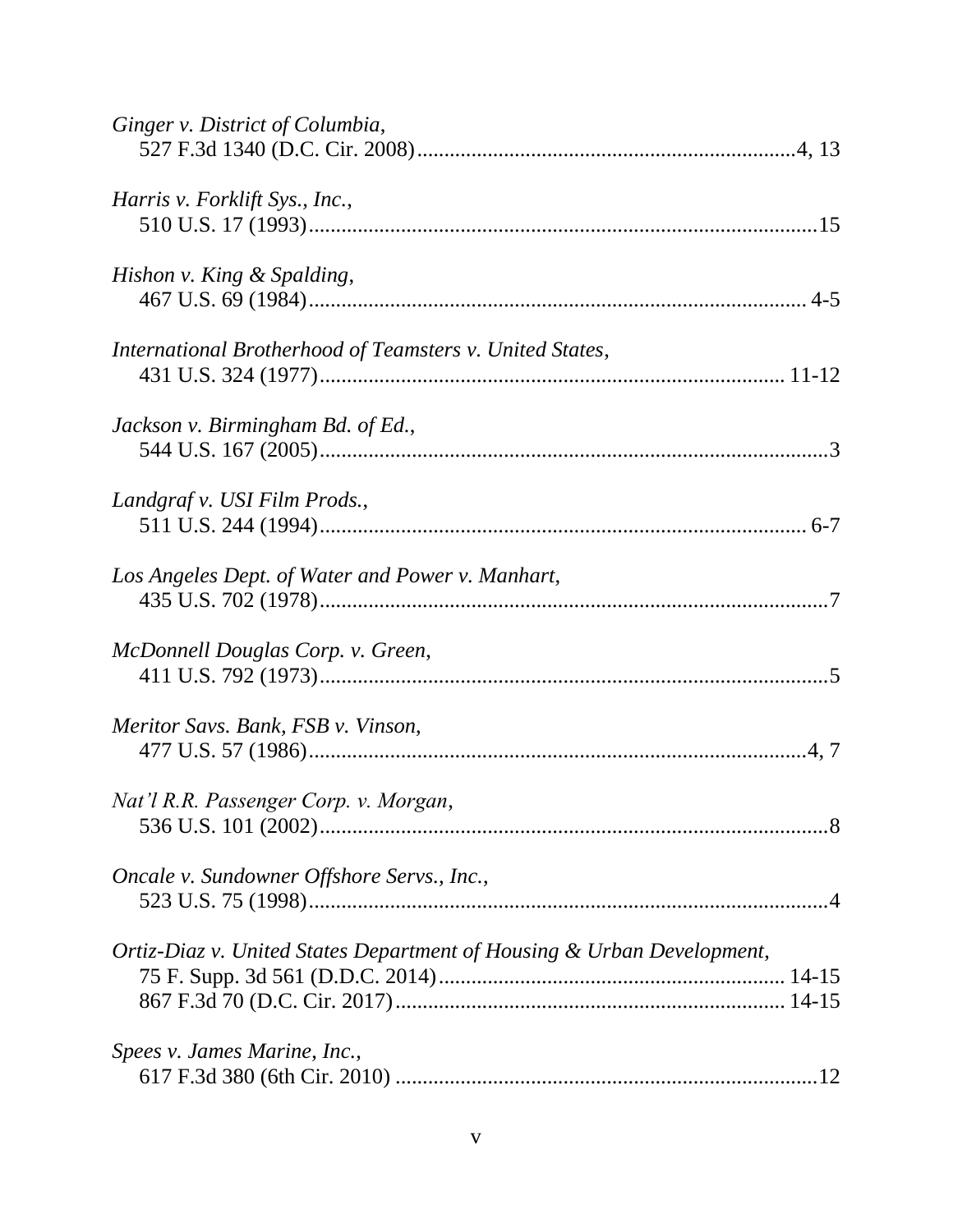| Spring v. Sheboygan Area School Dist.,          |  |
|-------------------------------------------------|--|
|                                                 |  |
|                                                 |  |
| Stewart v. Union Cty. Bd. of Educ.,             |  |
|                                                 |  |
|                                                 |  |
| <i>Texas Dep't of Cmty. Affairs v. Burdine,</i> |  |
|                                                 |  |

## **Statutes**

# **Other Authorities**

| Robert J. Bies and Thomas M. Tripp,                                                           |
|-----------------------------------------------------------------------------------------------|
| Two Faces of the Powerless: Coping with Tyranny,                                              |
| <i>in</i> R. M. Kramer & M. A. Neale, eds.,                                                   |
| Power and Influence in Organizations 203-219 (Sage Pubs. 1998) 16                             |
| Michelle K. Duffy, Daniel C. Ganster, Jason D. Shawa,                                         |
| Jonathan L. Johnson, and Milan Pagon,                                                         |
| The Social Context of Undermining Behavior at Work, ORGANIZATIONAL                            |
|                                                                                               |
| Catherine L. Fisk, <i>Humiliation at Work</i> ,                                               |
|                                                                                               |
| Timothy A. Judge, Ronald F. Piccolo, Nathan P. Podsakoff, John C. Shaw,<br>and Bruce L. Rich, |
| The Relationship between Pay and Job Satisfaction:                                            |
| A Meta-analysis of the Literature, 77 J. VOC. BEHAV. 157 (2010) 17                            |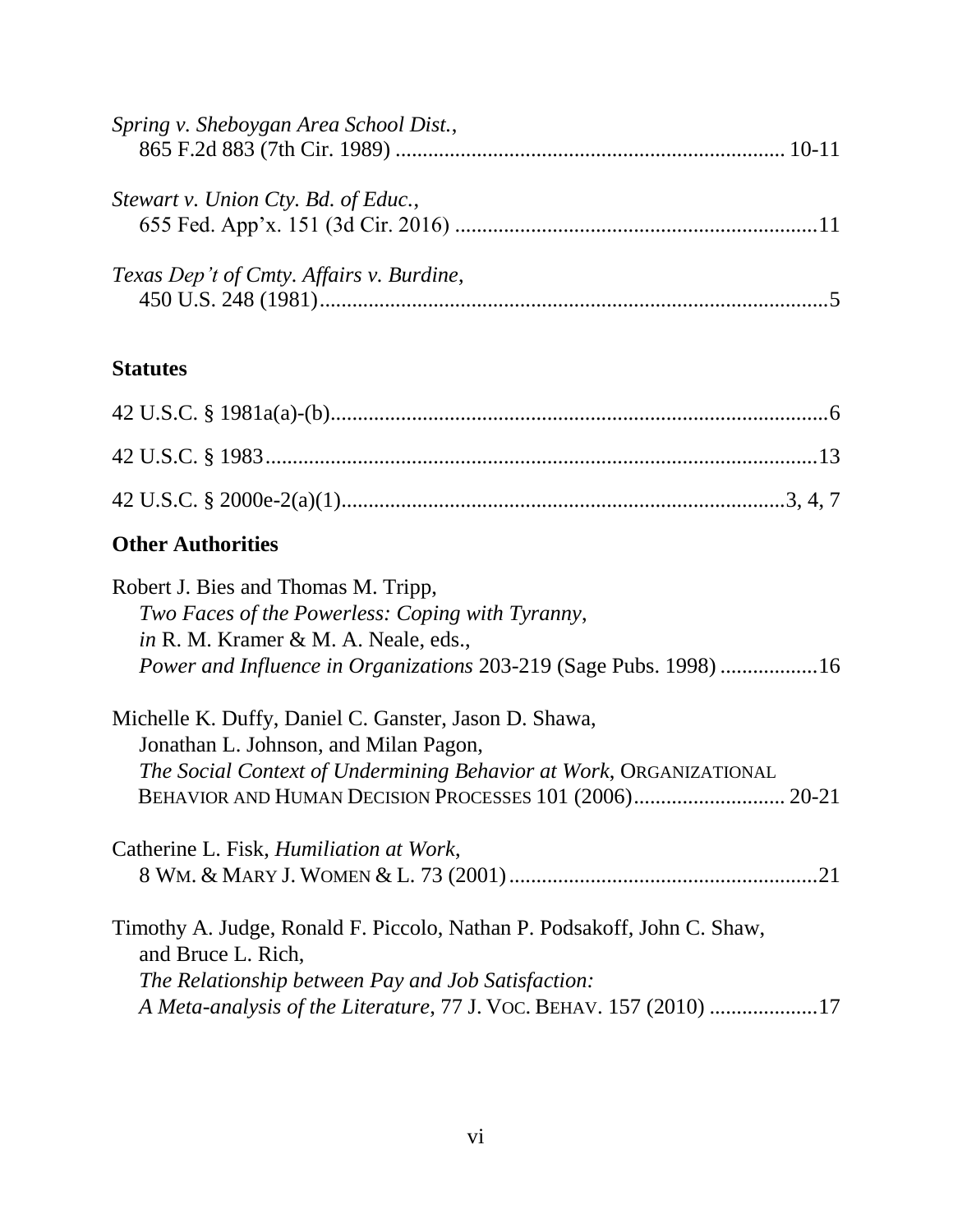| Loraleigh Keashly, V.G. Trott, and L.M. MacLean,                         |
|--------------------------------------------------------------------------|
| Abusive Behavior in the Workplace: A Preliminary Investigation,          |
|                                                                          |
| Frederick P. Morgeson and Stephen E. Humphrey,                           |
| The Work Design Questionnaire (WDQ): Developing and Validating a         |
| Comprehensive Measure for Assessing Job Design and the Nature of Work,   |
|                                                                          |
| Richard M. Ryan and Edward L. Deci,                                      |
| On Happiness and Human Potentials:                                       |
| A Review of Research on Hedonic and Eudaimonic Well-Being,               |
|                                                                          |
| Bennett J. Tepper,                                                       |
| Consequences of Abusive Supervision,                                     |
|                                                                          |
| Bennett J. Tepper, Lauren Simon, and Hee Man Park, Abusive Supervision,  |
|                                                                          |
| U.S. Merit Systems Protection Board,                                     |
| Federal Employee Engagement: The Motivating Potential                    |
| of Job Characteristics and Rewards (2012)                                |
| https://www.mspb.gov/netsearch/viewdocs.aspx?docnumber=780015&version=78 |
|                                                                          |
| Amy Wrzesniewski, Jane E. Dutton and Gelaye Debebe,                      |
| Interpersonal Sensemaking and the Meaning of Work,                       |
|                                                                          |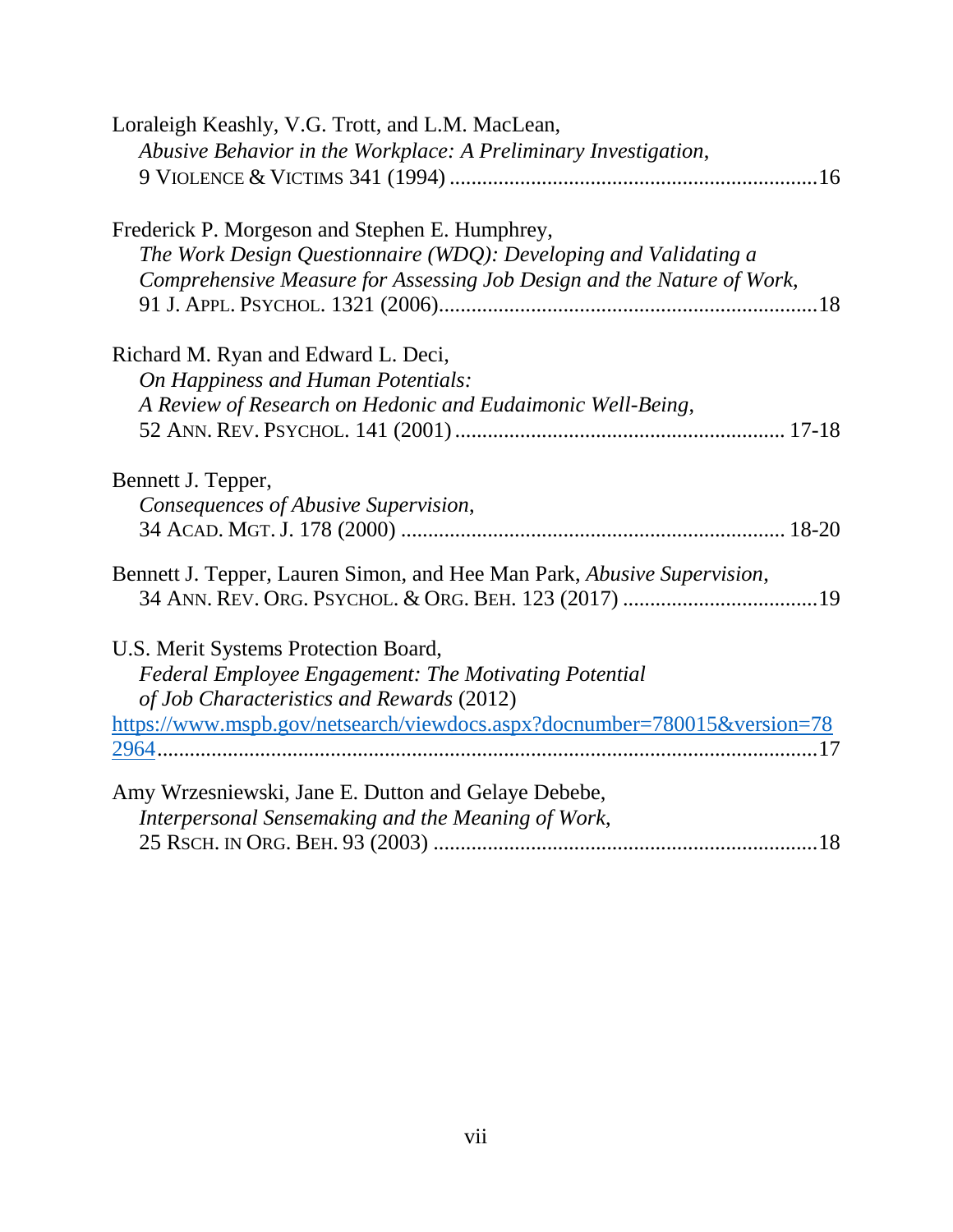#### **BACKGROUND AND SUMMARY OF ARGUMENT**

Plaintiff-Appellant Mary Chambers repeatedly requested a lateral transfer to a different unit within the District of Columbia's Office of the Attorney General (OAG), and the OAG repeatedly denied her requests. She filed suit against the District under Title VII of the Civil Rights Act of 1964, alleging that those denials of her transfer requests constituted unlawful sex discrimination and unlawful retaliation for filing discrimination charges with the Equal Employment Opportunity Commission. The district court granted summary judgment to the District because under circuit precedent the denials of her "purely lateral transfer requests" did not cause any "materially adverse consequences" which it considered to be an essential element of her claims. JA289-90, 293-94 (citing *Brown v. Brody*, 199 F.3d 446, 452 (D.C. Cir. 1999)). A panel of this Court affirmed on the same ground, Panel Op. 6, but two judges suggested in a concurring opinion that the Court should rehear the case en banc, *id.* at 7 (Tatel, J. and Ginsburg, J., concurring). The Court voted to rehear the case, vacated the panel opinion, and directed the parties to address the question whether "the court should retain the rule that the denial or forced acceptance of a job transfer is actionable under Title VII, 42 U.S.C. § 2000e-2(a)(1), only if there is 'objectively tangible harm.'" Order Granting Reh'g at 2 (citing *Brown,* 199 F.3d at 457).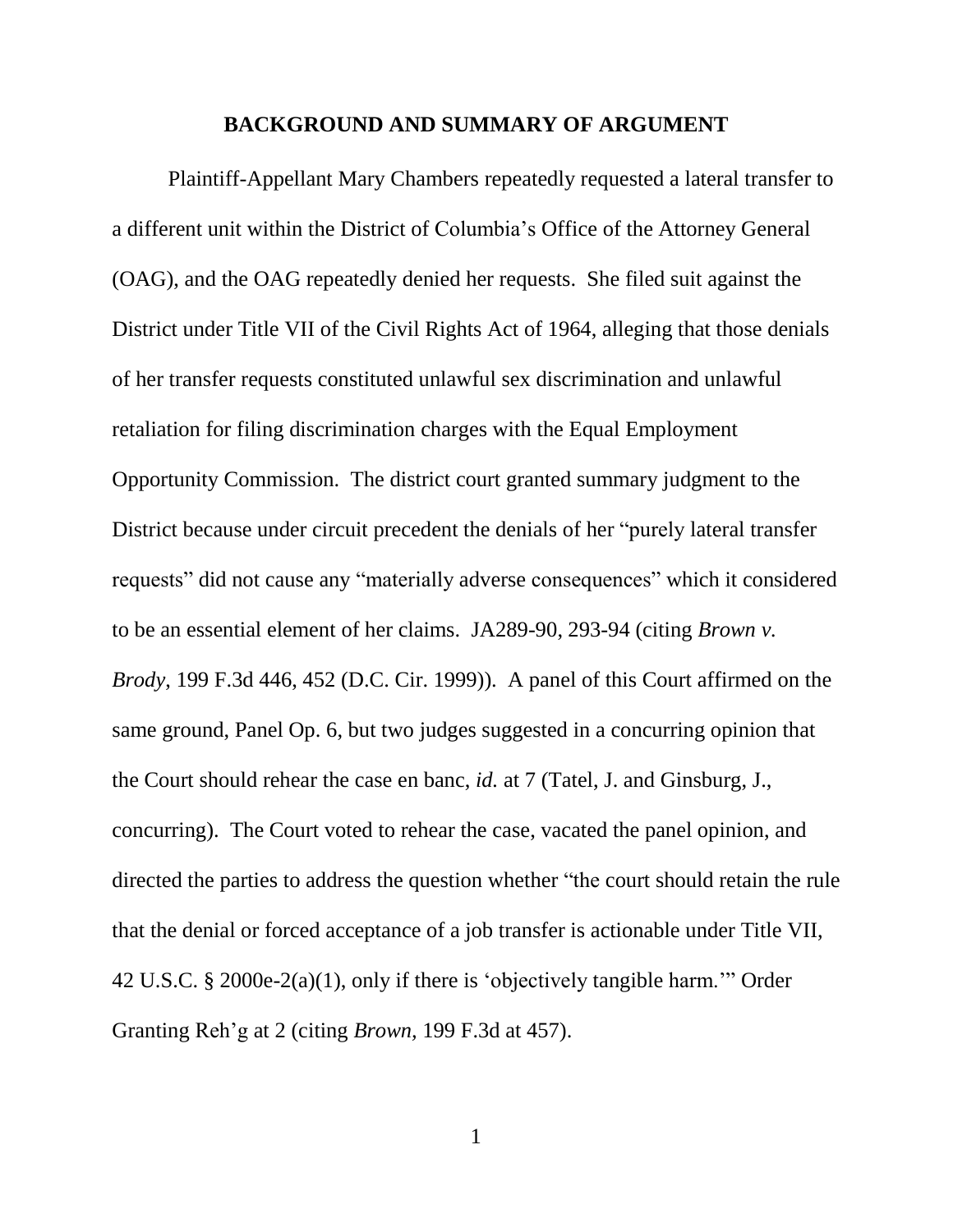The Court should jettison the requirement of "objectively tangible harm" articulated in *Brown* because it has no textual support, conflicts with Supreme Court precedent defining actionable discrimination and retaliation under Title VII, denies to victims of discrimination remedies that Congress designed for their protection, leads to inconsistent results, and fails to recognize the significant effects of non-economic injuries in the workplace.<sup>2</sup>

l

<sup>&</sup>lt;sup>2</sup> Although the Court asked the parties to limit their briefs to the question whether "objectively tangible harm" is an element of a discrimination claim under Section 703, we note that a similar question arises for retaliation claims under Section 704. Under the standard the Supreme Court has adopted for Title VII retaliation claims, a plaintiff must demonstrate that she experienced a "materially adverse action" which in the retaliation context means it might have "dissuaded a reasonable worker from making or supporting a charge of discrimination." *Burlington N. and Santa Fe Ry. Co. v. White*, 548 U.S. 53, 68 (2006) (citations and internal quotation marks omitted). It seems indisputable that an employee would be dissuaded from complaining to the EEOC if she knew she would be denied a desirable job transfer as a result. The district court acknowledged that the retaliation and discrimination provisions of Title VII differ, but it applied the same "adverse action" requirement to both, and held that denial of a lateral transfer does not create a cognizable injury for retaliation purposes because it does not produce "objectively tangible harm" as described in *Brown.* JA 293. The panel affirmed, considering its decision controlled by *Brown* as to Section 704 retaliation as well as Section 703 discrimination*.* Panel Op. at 5-6. The full Court has not expressly requested argument on this issue, but this result cannot be squared with the retaliation standard announced in *White,* and should be reversed for the same reason the Court should abandon the "objectively tangible harm" requirement in discrimination cases.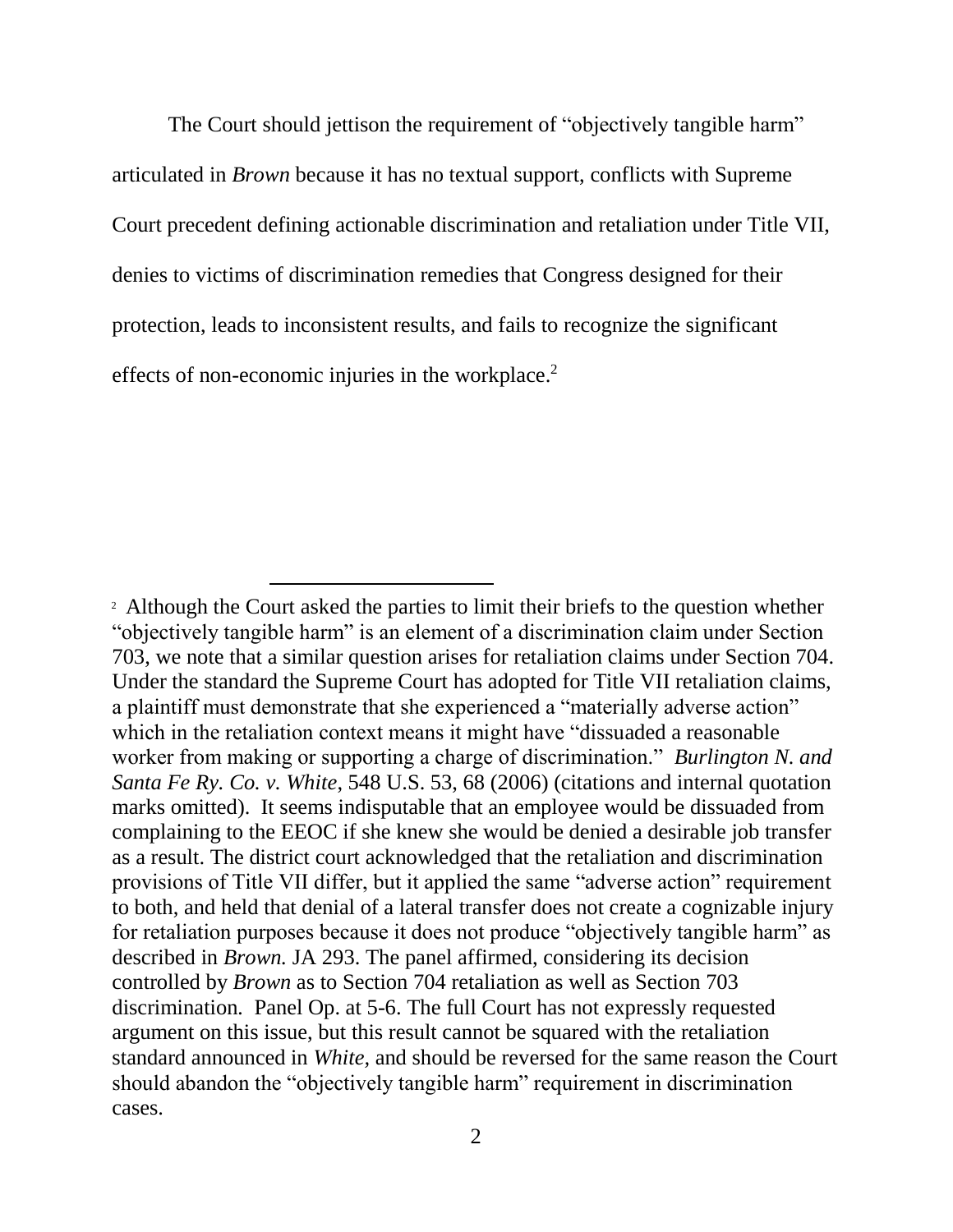#### **ARGUMENT**

#### **I. Title VII does not require proof of economic harm.**

The question now before the Court, En Banc Order at 2, is whether to abrogate the rule announced in *Brown*, 199 F.3d at 457, that

a plaintiff who is made to undertake or who is denied a lateral transfer—that is, one in which she suffers no diminution in pay or benefits—does not suffer an actionable injury unless there are some other materially adverse consequences affecting the terms, conditions, or privileges of her employment or her future employment opportunities such that a reasonable trier of fact could conclude that the plaintiff has suffered objectively tangible harm.

*Amicus* believes, as do both parties in this case, that the economic harm rule of *Brown* should be abrogated.

Section 703(a)(1) of Title VII bars "discriminat [ion]" based on protected characteristics "with respect to [an individual's] compensation, terms, conditions, or privileges of employment." 42 U.S.C. § 2000e-2(a)(1). Discrimination simply means differential treatment, or, as the Supreme Court has explained, "[a]s used in Title VII, the term 'discriminate against' refers to 'distinctions or differences in treatment that injure protected individuals.'" *Bostock v. Clayton Cty., Georgia*, 140 S. Ct. 1731, 1740 (2020) (quoting *Burlington Northern*, 548 U.S. at 59); *see also Babb v. Wilkie*, 140 S. Ct. 1168, 1173 (2020) (discrimination carries its "'normal definition,'" which is "'differential treatment'" (quoting *Jackson v. Birmingham Bd. of Ed.*, 544 U.S. 167, 174 (2005))). In *Bostock*, the Court held that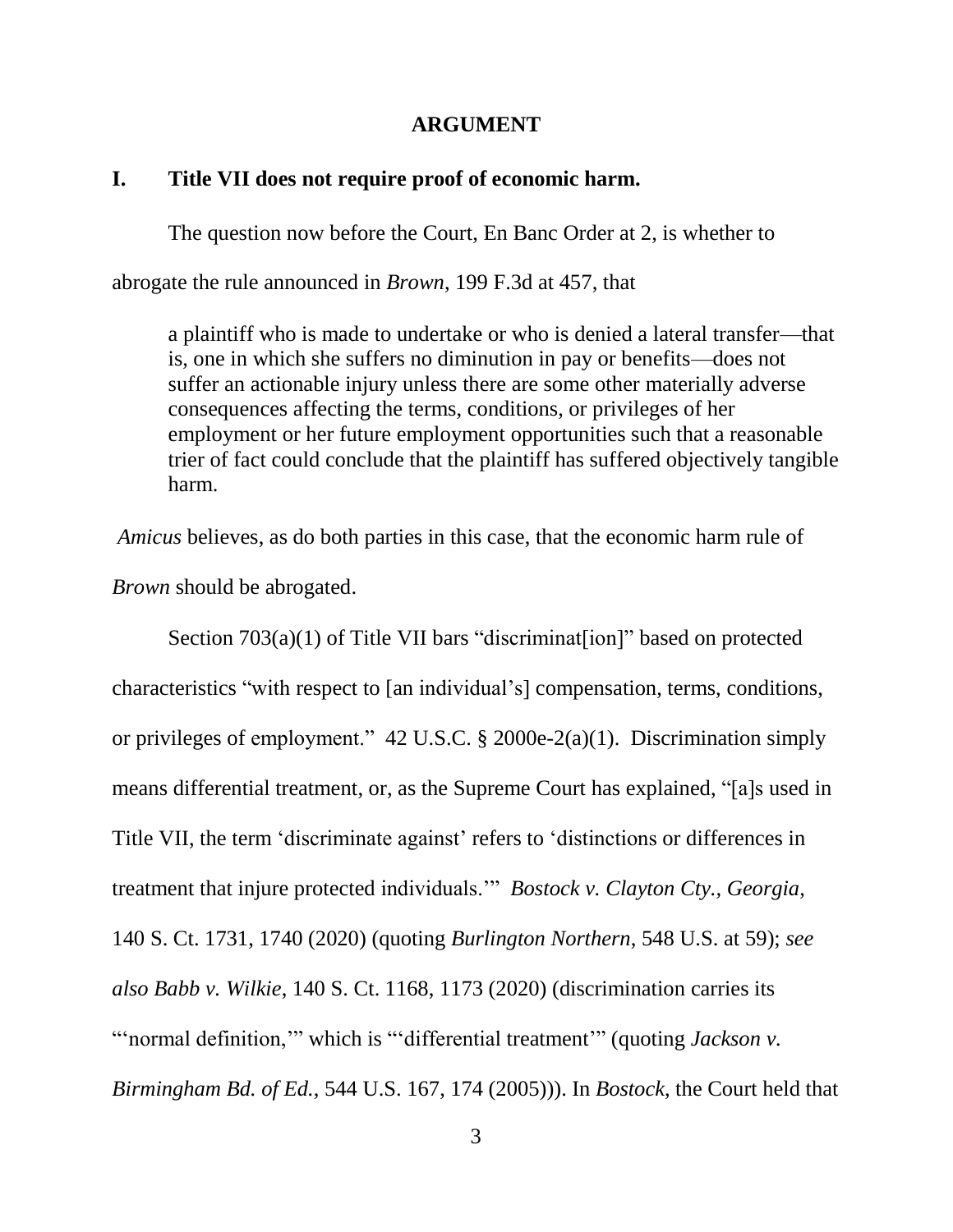the touchstone inquiry under Title VII is not whether an employee suffered economic harm, but whether she was treated "worse" than men in the same job. *Bostock*, 140 S. Ct. at 1740.

Congress intended the prohibition on discrimination in the "terms, conditions, or privileges" of employment "to strike at the entire spectrum of disparate treatment," not merely "economic or tangible discrimination." *Meritor Savs. Bank, FSB v. Vinson*, 477 U.S. 57, 64 (1986) (internal quotation marks and citation omitted). *See also Oncale v. Sundowner Offshore Servs., Inc.*, 523 U.S. 75, 78 (1998) (noting that Title VII's prohibition on discrimination extends beyond "'terms' and 'conditions' in the narrow contractual sense" (quoting 42 U.S.C. § 2000e-2(a)(1))); *Franks v. Bowman Transp. Co*., 424 U.S. 747, 763 (1976) ("Congress intended to prohibit all practices in whatever form which create inequality in employment opportunity due to discrimination"); *Ginger v. District of Columbia*, 527 F.3d 1340, 1344 (D.C. Cir. 2008) ("terms and conditions of employment" include job reassignments caused by a reorganization even without a substantial change in benefits).

As the Court put it in *Hishon v. King & Spalding*, 467 U.S. 69 (1984), "terms, conditions, or privileges" of employment under Title VII include any and all benefits that are "part and parcel of the employment relationship," that are "'incidents of employment,'" or that "'form an aspect of the relationship between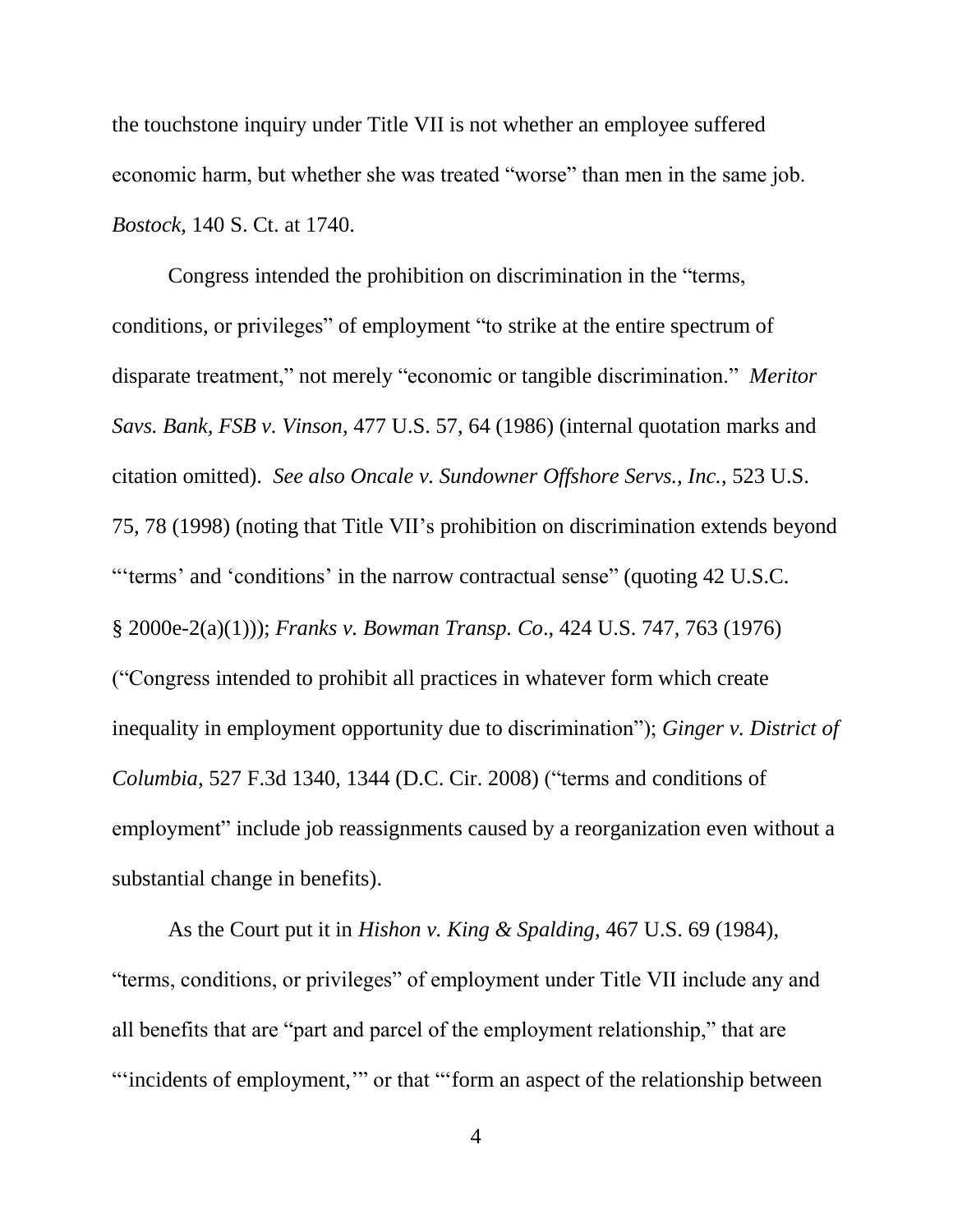the employer and employees[,]'" and they may "not be doled out in a discriminatory fashion, even if the employer would be free . . . simply not to provide the benefit at all." *Id*. at 74-75 (citations omitted). To obtain the position one seeks is clearly a fundamental term or condition of employment, in the transfer context as much as in the hiring context, and thus the discriminatory denial of a transfer request should be actionable just as a discriminatory failure to hire is actionable.

It should be noted that the term "adverse employment action" itself is a judicial gloss on Title VII, not a part of the statutory text. The concept of "adverse action" arose out of the original articulation in *McDonnell Douglas Corp. v. Green*, 411 U.S. 792 (1973), of a *prima facie* evidentiary burden on plaintiffs as part of an "order and allocation of proof" in Title VII cases. *Id.* at 800. The Court specified, in the failure-to-hire context of its decision, that as part of the *prima facie* showing a plaintiff had to show "that, despite his qualifications, he was rejected." *Id*. at 802. As the Court later explained, this production burden was designed to eliminate the two most likely legitimate explanations for the employment action lack of qualifications, and absence of a job opening (the latter specifically for failure-to-hire cases like *McDonnell Douglas* itself). *See Texas Dep't of Cmty. Affairs v. Burdine*, 450 U.S. 248, 254 (1981) (explaining the evidentiary purpose of this showing).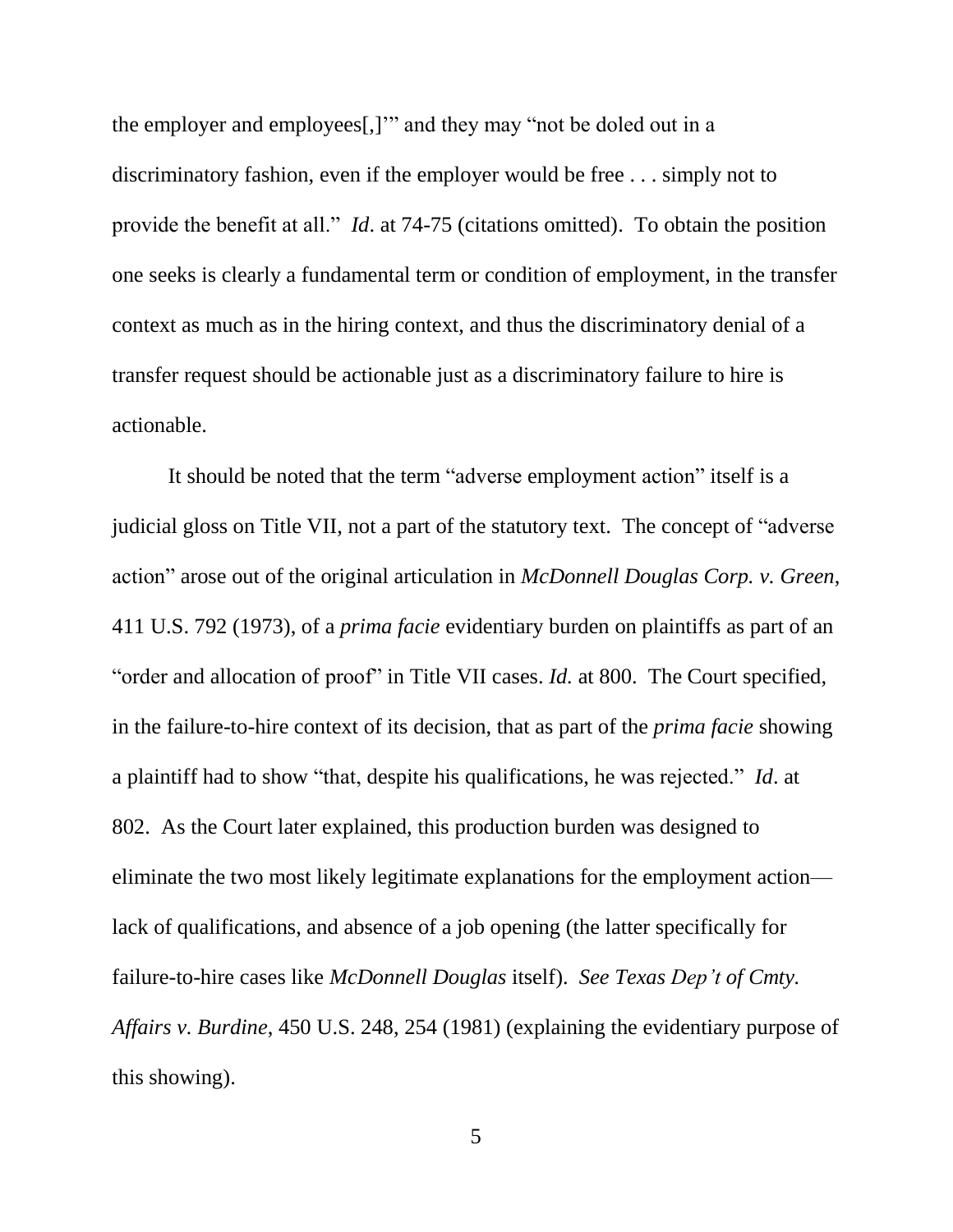However, the *McDonnell Douglas* Court did not hold, and Title VII itself does not provide, that the only cognizable "adverse actions" are those with direct monetary consequences to the employee. This Court, and others that have required a showing of additional "materially adverse consequences" causing "objectively tangible harm," by which they mean economic harm, have embroidered the statutory language in a manner that totally obscures the simple command of Title VII that there be no discrimination in any term, condition, or privilege of employment.

People are injured by discriminatory treatment that does not necessarily have an economic dimension. That is precisely why Congress amended Title VII in 1991 to add compensatory and punitive damages to the available remedies under the statute. Civil Rights Act of 1991 § 102, 42 U.S.C. § 1981a(a)-(b). As the Supreme Court explained in discussing the damages provisions of the 1991 Act, Title VII now "allows monetary relief for some forms of workplace discrimination that would not previously have justified *any* relief under Title VII" because monetary relief was unavailable absent "some concrete effect on the plaintiff's employment status, such as a denied promotion, a differential in compensation, or termination." *Landgraf v. USI Film Prods.*, 511 U.S. 244, 254 (1994) (emphasis in original). The *Landgraf* Court further clarified that Title VII now "allows a plaintiff to recover in circumstances in which there has been unlawful

6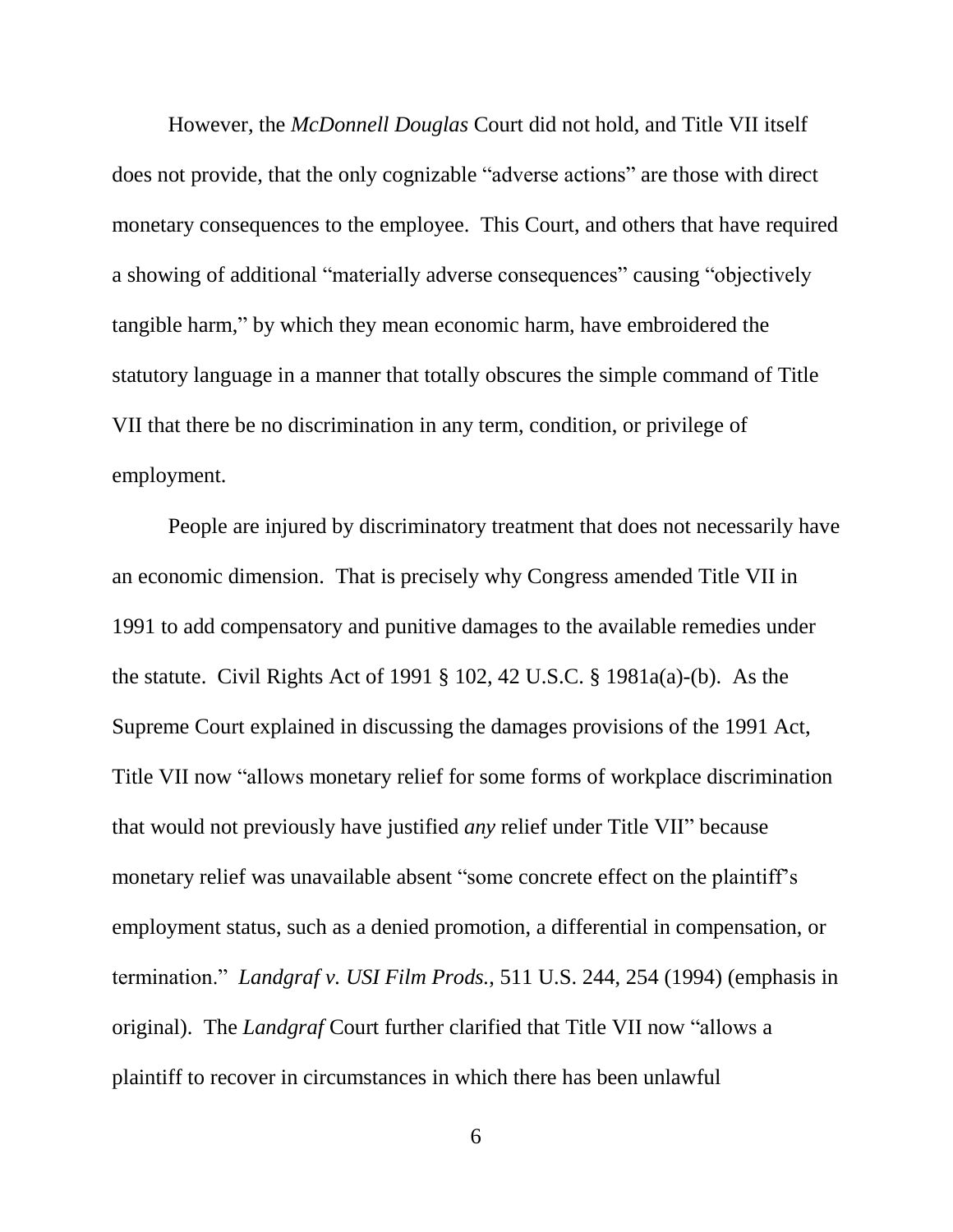discrimination in the 'terms, conditions or privileges of employment,' 42 U.S.C. § 2000e-2(a)(1), even though the discrimination did not involve a discharge or a loss of pay." *Id.* This "major expansion in the relief available to victims of employment discrimination," the Court recognized, was designed to further Title VII's "'central statutory purposes of eradicating discrimination throughout the economy and making persons whole for injuries suffered through past discrimination.'" *Id.* at 254-55 (quoting *Albemarle Paper Co. v. Moody*, 422 U.S. 405, 421 (1975)).

Moreover, the development of harassment jurisprudence over the past four decades is rooted in the premise that Title VII reaches far beyond "'economic or tangible discrimination'" and extends to the "'entire spectrum of disparate treatment.'" *Vinson*, 477 U.S. at 64 (quoting *Los Angeles Dept. of Water and Power v. Manhart*, 435 U.S. 702, 707 n.13 (1978)). The Supreme Court's explication of the liability standards applicable to supervisory harassment confirms that employment actions like the denial of transfer requests in this case constitute "tangible employment actions," and if they occurred in the context of other harassing conduct would render the employer vicariously liable. *See Burlington Indus., Inc. v. Ellerth*, 524 U.S. 742, 761 (1998). Although the Court in *Ellerth* expressed the expectation that a tangible employment action "in most cases inflicts direct economic harm," resulting from events "such as hiring, failing to promote,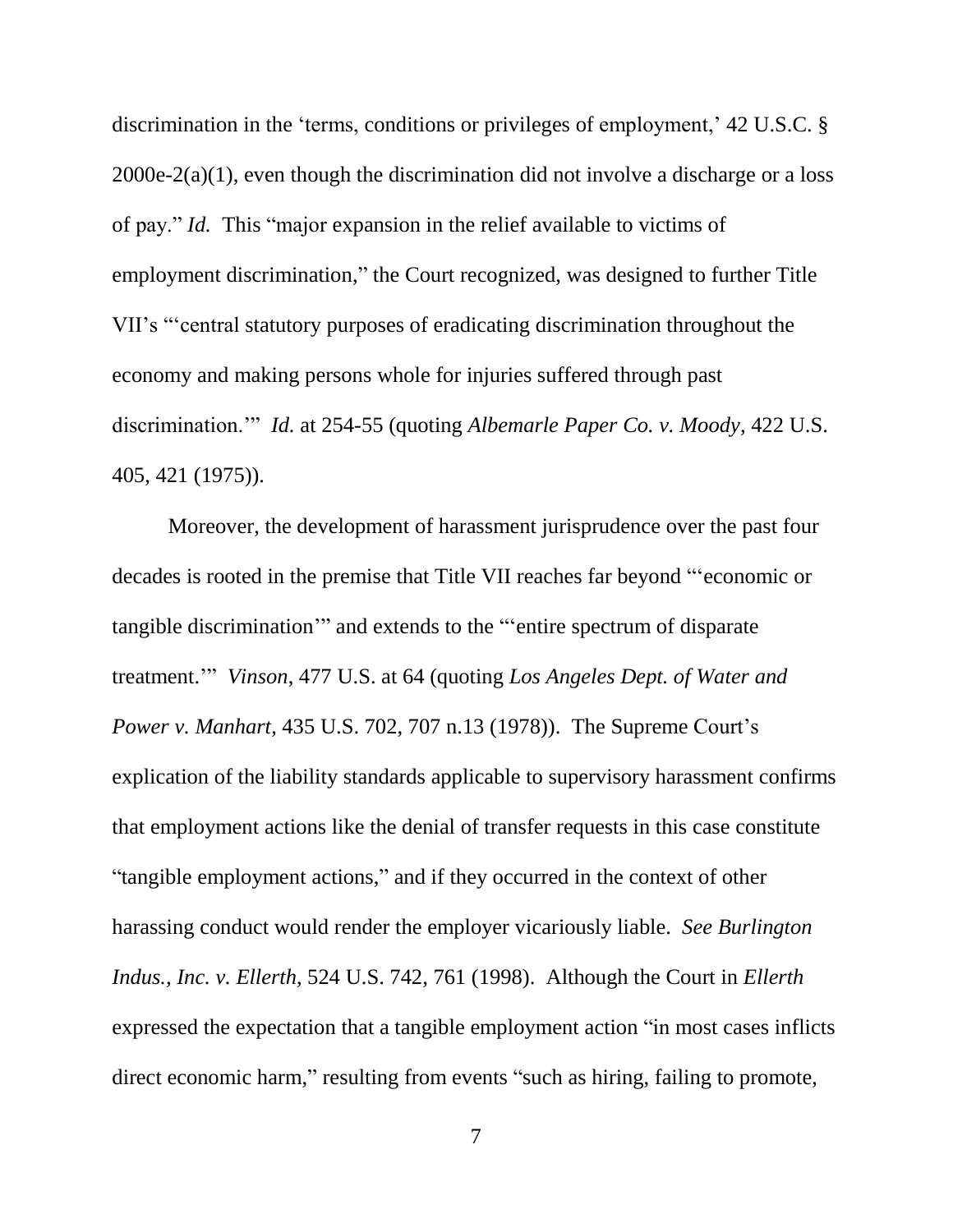reassignment with significantly different responsibilities, or a decision causing a significant change in benefits," *id.* at 762, the decision did not require proof of economic harm to prove an action was "tangible." Rather, the Court was distinguishing between supervisory actions that alter the work environment that are not employment actions, such as verbal threats and propositions (which are actionable under a hostile environment theory when they are severe or pervasive, but for which the employer has an affirmative defense to liability), and employment actions that are the official acts of the enterprise, such as the denial of a transfer (for which there is no such affirmative defense). *Id.*

The Supreme Court further reinforced the principle that Title VII prohibits more than economic forms of discrimination when it articulated a rule for the limitations period applicable to hostile work environment cases in *National Railroad Passenger Corp. v. Morgan*, 536 U.S. 101, 114 (2002). There the Court distinguished hostile environment harassment cases in which the unlawful employment practice does not occur on any particular day, but takes place over a series of days, from discrete acts which constitute separate actionable employment practices. *Morgan* specifically identified discrete acts "such as termination, failure to promote, denial of transfer, or refusal to hire" which are easily identifiable and are each separately actionable. *Id.* The Court's inclusion of denial of transfers as one of the discrete, identifiable, actionable practices under Title VII further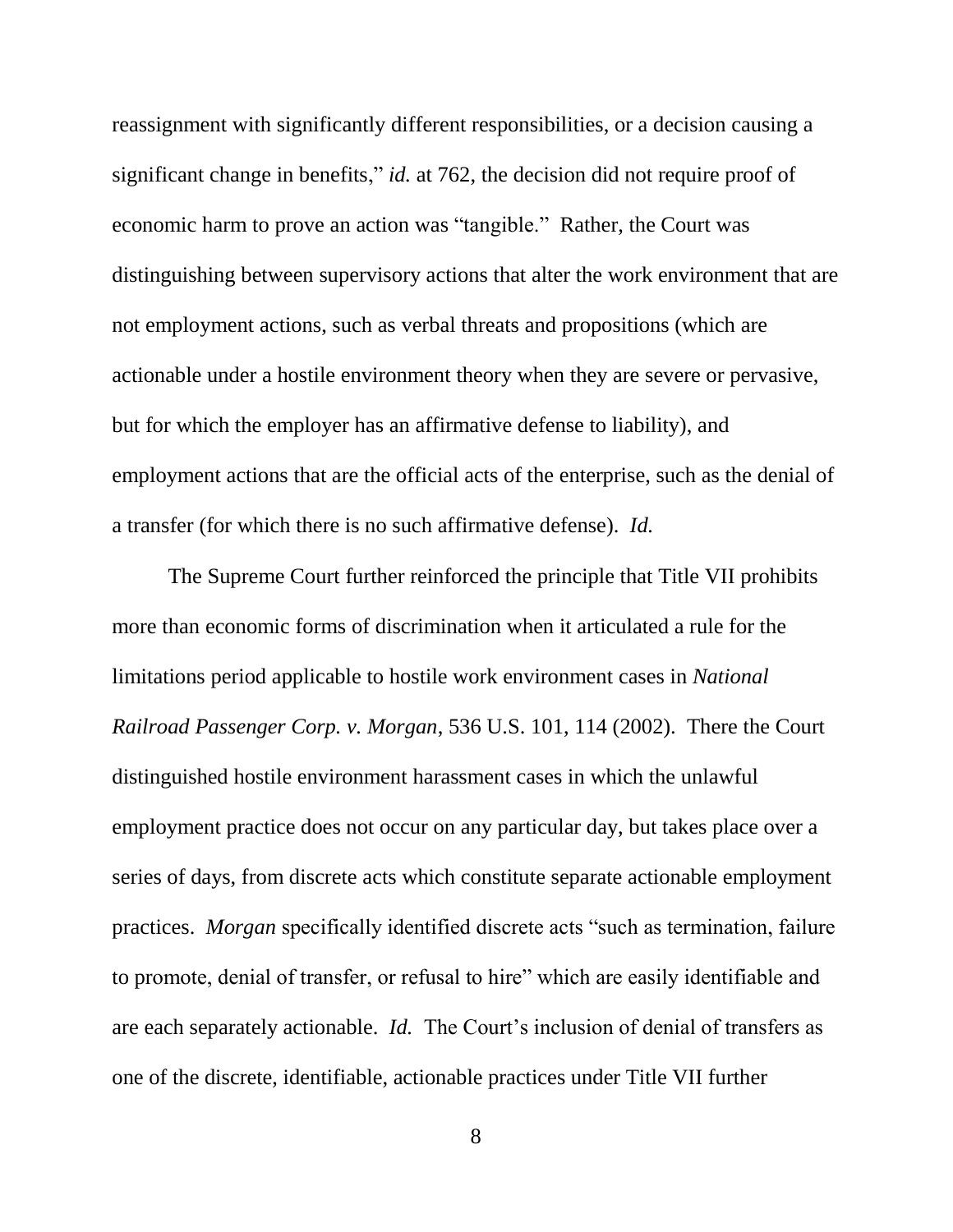confirms that claims of discriminatory transfer (or discriminatory denial of a transfer) should be treated no differently from claims of bias-based termination, refusal to hire, or failure to promote.

The Supreme Court's treatment of retaliation claims demonstrates the same recognition of Title VII's sweeping scope. *Burlington N. and Santa Fe Ry. Co. v. White*, 548 U.S. 53 (2006). In *White*, the Court held that the anti-retaliation provision of Title VII prohibits materially adverse actions*,* which means, in the retaliation context, that they are sufficiently detrimental to dissuade a reasonable worker from pursuing a discrimination complaint. *Id.* at 68.As indicated above, *Amicus* believes the denial of Ms. Chambers' transfer requests meets that standard, but the prohibition on discrimination in the terms and conditions of employment does not require proof of any particular level of harm, or of any economic consequences.

Of course, a discrimination plaintiff has to prove some harm to be entitled to equitable or monetary relief, but that is the only constraint needed to "separate significant from trivial harms" in discrimination cases. *See id.* The humiliation and distress caused by being differently treated in a term, condition, or privilege of employment because of one's sex or race is the injury Title VII is designed to redress, and to create an extra hurdle to obtaining that relief by requiring that the

9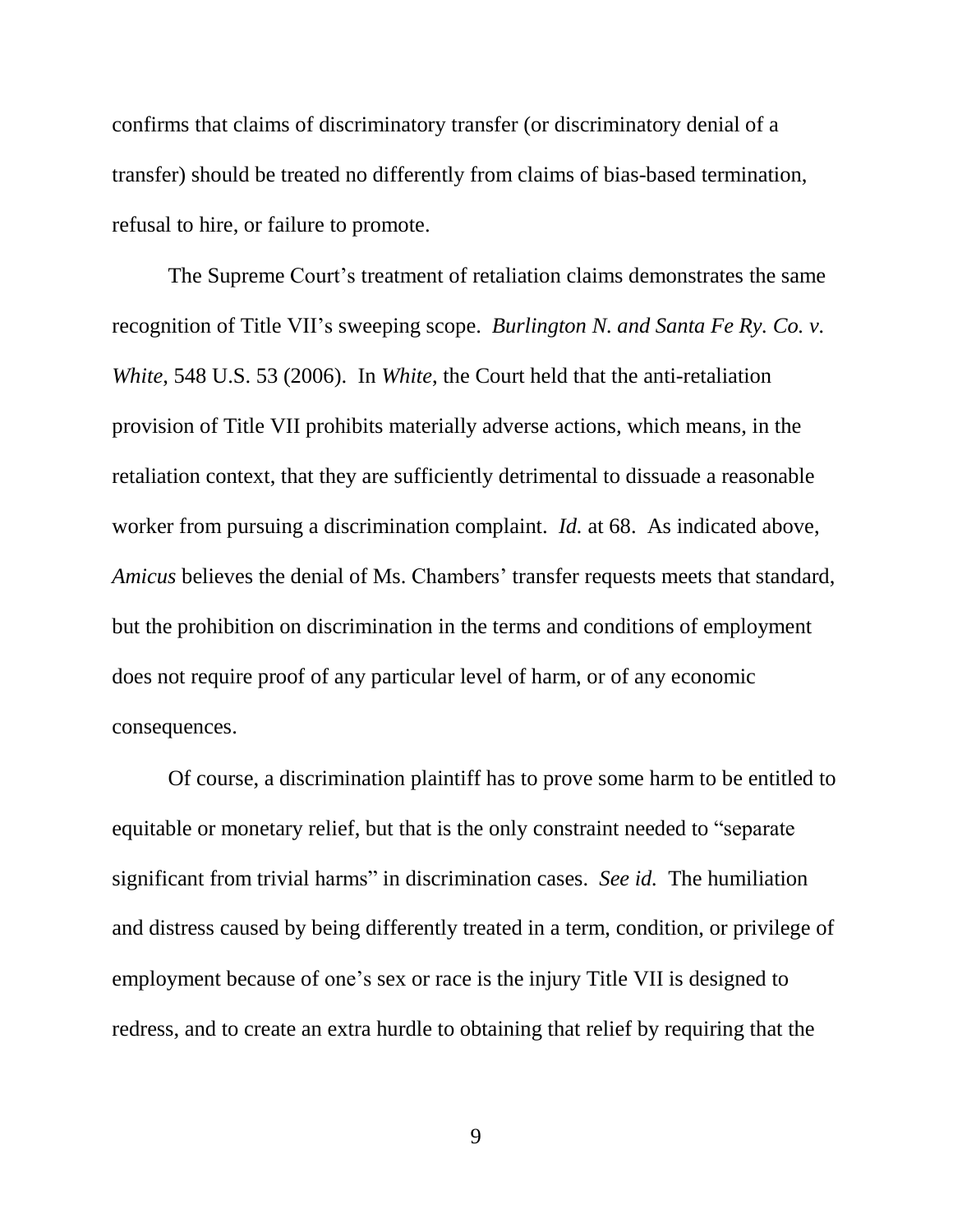challenged employment action have an economic dimension intolerably subverts the purpose of the statute.

## **II. Cases imposing an economic "tangible harm" requirement illustrate its pernicious effects.**

Courts that require a showing of a "materially adverse action" often leave employees with no remedy for egregious discrimination except to quit their jobs and hope a court will understand they suffered a constructive discharge. For example, in *Spring v. Sheboygan Area School District*, 865 F.2d 883 (7th Cir. 1989), a well-regarded elementary school principal, after being asked twice whether she planned to retire, was transferred to become principal of two other elementary schools within the same school district, based in part on the employer's perception of management problems at her former school. Rather than accept the transfer, Ms. Spring resigned because she believed her employer "wished her gone," and because "her new assignment was a public humiliation." *Id.* at 885. She filed a federal age discrimination suit, in which the district court granted summary judgment to the school district.

The Seventh Circuit affirmed, holding that an ADEA plaintiff (like a Title VII plaintiff) must prove she suffered a "materially adverse" change in the terms or conditions of her employment because of the challenged conduct. *Id*. Ms. Spring's new contract was for a longer term and she would have received a pay increase, but the panel opinion also cited facts including that Ms. Spring would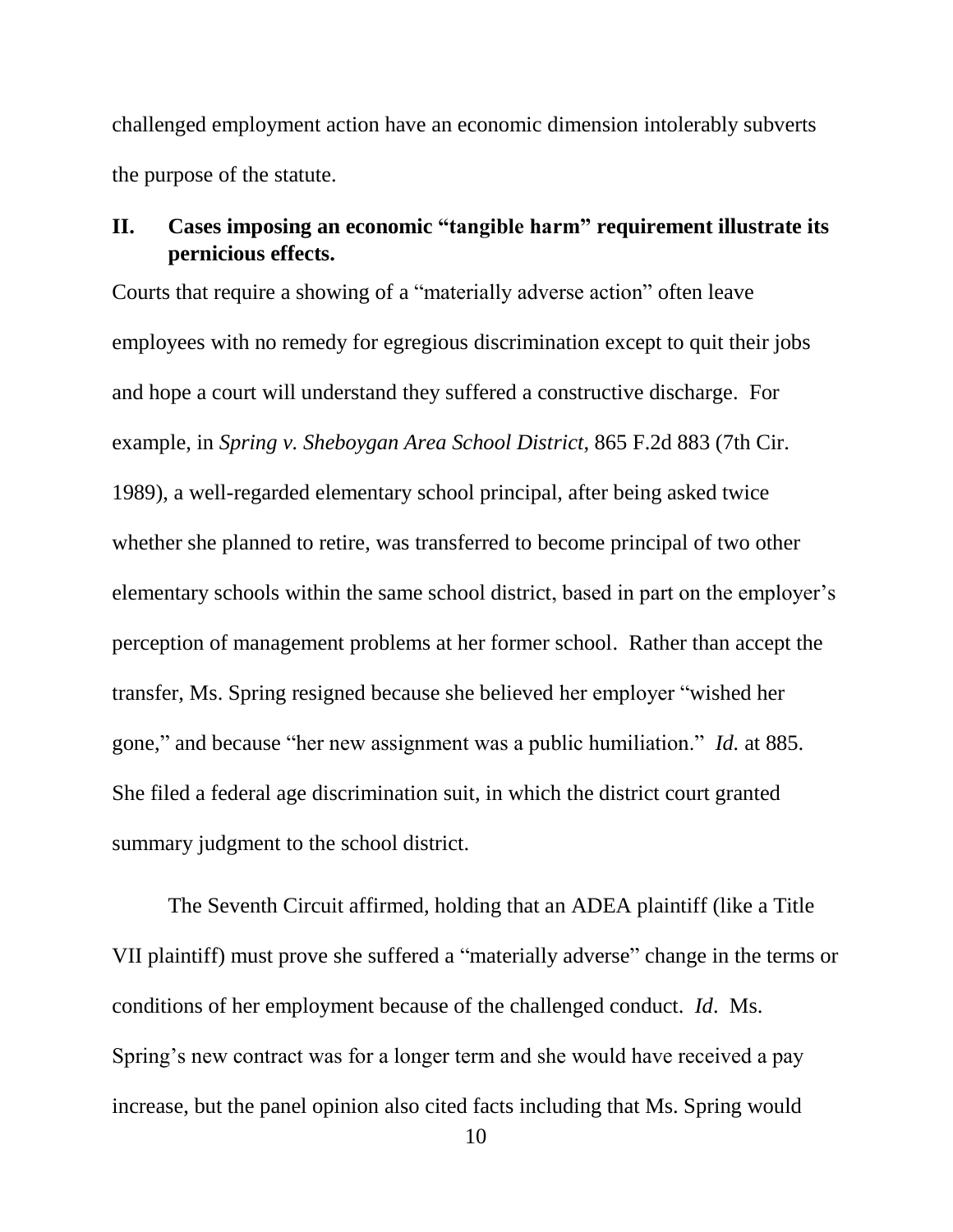have been transferring from a school with students of diverse backgrounds to the principalship of two schools with students of upper middle class backgrounds, and from a school with a program for emotionally disturbed children to schools with no special programs, implying that the conditions of the new assignment were the opposite of materially adverse. Thus the court not only discounted the plaintiff's evidence of adverse consequences, but also substituted its own racially insensitive view of the circumstances to support its conclusion that her transfer was not materially adverse. *Id.* at 886.

In a similar case, the Third Circuit said a Black school security guard could not establish a materially adverse action based on his transfer from his position at a high school to a middle school, which he alleged was a less prestigious position. *Stewart v. Union Cty. Bd. of Educ.*, 655 Fed. App'x. 151, 157 (3d Cir. 2016). The plaintiff in *Stewart* also alleged that the racially discriminatory transfer ignored the satisfaction he derived from being valued and needed at the high school. *Id*. The Third Circuit held that because job transfers were not listed as potentially actionable tangible actions in *Ellerth*, 524 U.S. at 761, Stewart could not base a claim on his transfer. *Stewart*, 655 Fed. App'x. at 155.

The results in these cases should have been foreclosed by the Supreme Court's analysis in *International Brotherhood of Teamsters v. United States*, 431 U.S. 324 (1977), in which a class of city truck drivers claimed that they were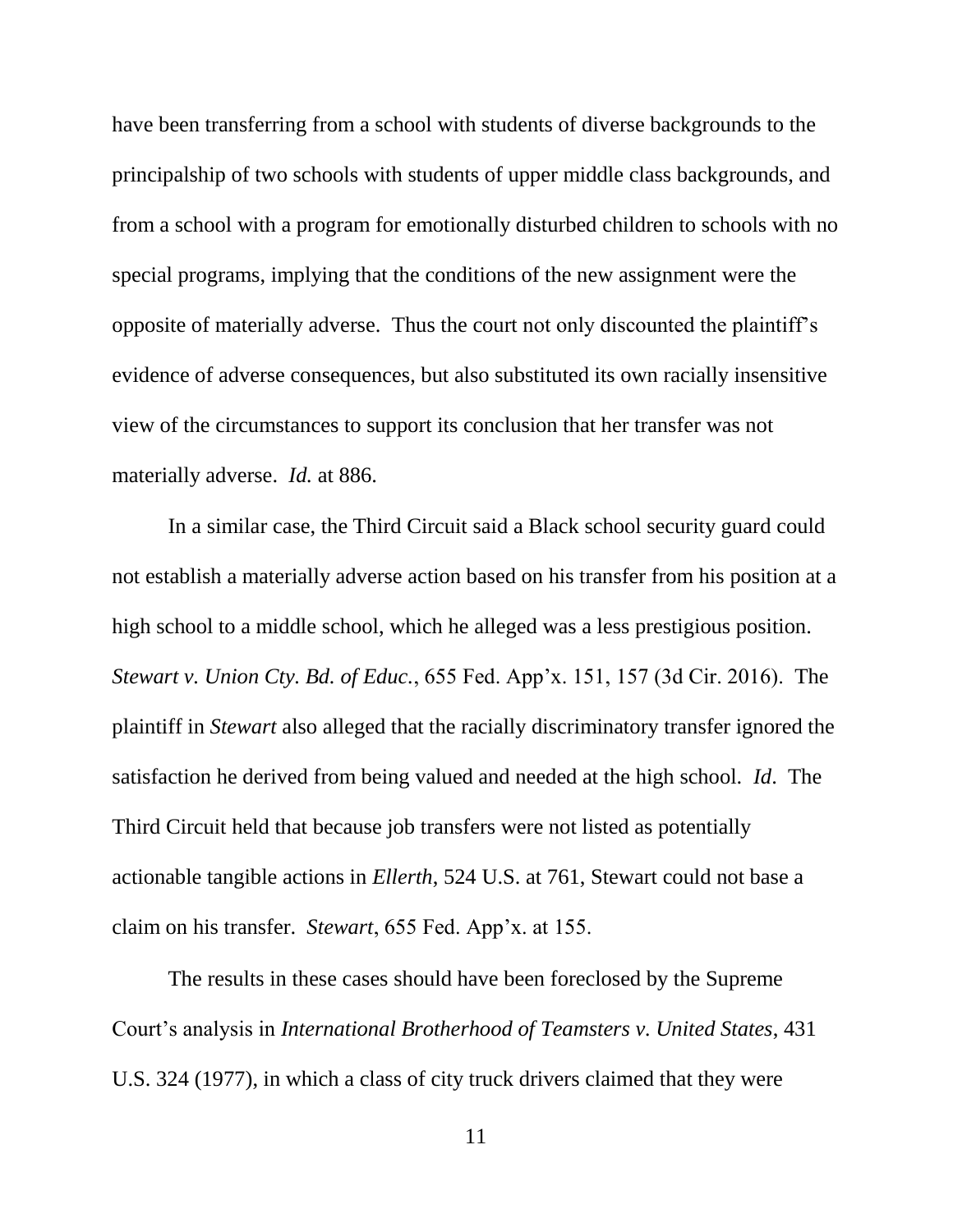denied the opportunity to work as over-the-road, long-distance line drivers because of their race. The Court noted that the issue was whether they were being treated less favorably in any respect, and rejected the notion of a "materially adverse" standard, holding that "Title VII provides for equal opportunity to compete for any job, whether it is thought better or worse than another." *Id.* at 338 n.18. In making that simple, powerful statement, the Court embraced the definition of discrimination as meaning differential treatment without the need for an added showing that the treatment was worse, either in compensation or otherwise. *Id.*

Other courts that purport to apply a "materially adverse" requirement to the plaintiff's *prima facie* case occasionally find that the standard is met even without proof that the transfer had economic consequences. In *Spees v. James Marine, Inc.*, 617 F.3d 380 (6th Cir. 2010), for instance, the court held that the transfer of a female welder to a night shift job in the tool room constituted an adverse action, even though there was no change in pay, because, among other things, work on that shift "adversely affected her ability to raise her daughter as a single mother." *Id.* at 392; *see also Alvarado v. Texas Rangers*, 492 F.3d 605, 615 (5th Cir. 2007) (woman who was repeatedly denied transfer from state trooper to Texas Ranger stated claim of adverse employment action even though pay was the same, because of the Rangers' prestige as "an elite unit"); *Forsyth v. City of Dallas*, 91 F.3d 769, 774 (5th Cir. 1996) (transfers of police officers from intelligence unit to night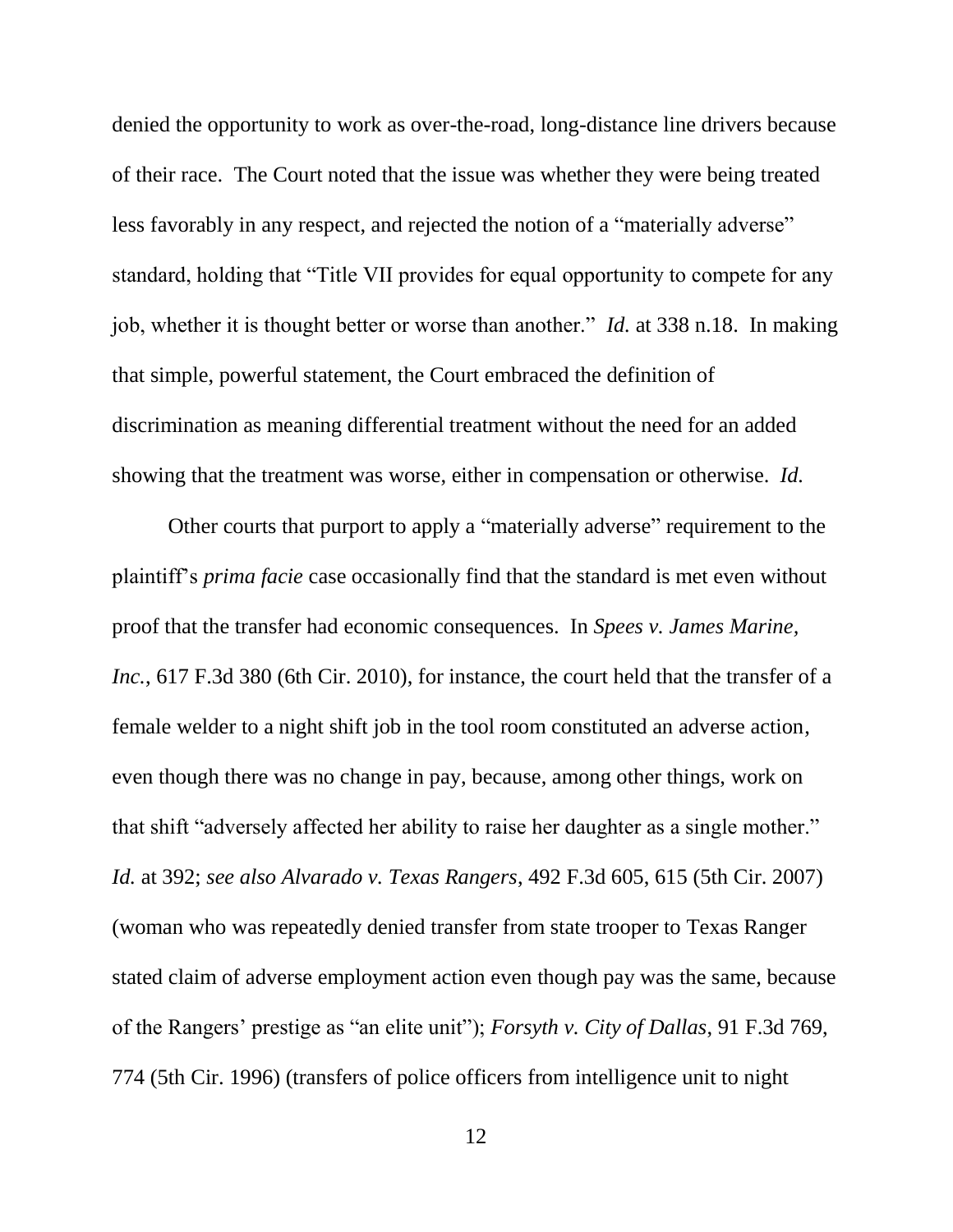uniformed patrol positions constituted adverse actions in a section 1983 suit, 42 U.S.C. § 1983, where the positions afforded less prestige, less interesting work, and less favorable working hours); *Click v. Copeland*, 970 F.2d 106, 109 (5th Cir. 1992) (noting that "[m]oney alone does not buy happiness" and holding that transfers of deputy sheriffs from law enforcement division to jail guard positions could be considered demotions even without a change in pay because guard jobs were less interesting and prestigious, and because "everybody" viewed a transfer from detention to law enforcement as a promotion).

This Court has occasionally applied the *Brown* rule more flexibly, and found transfers to be actionable even without an economic detriment. For example, in *Ginger v. District of Columbia,* this Court held that switching police officers to a rotating morning/afternoon/night shift from a permanent night shift was an adverse employment action in violation of Title VII because it "severely affected their sleep schedules and made it more difficult for them to work overtime and part-time day jobs." 527 F.3d at 1344. Significantly, the Court stressed that the inconveniences resulting from a less favorable schedule can render an employment action "adverse" even if the employee's responsibilities and wages are left unchanged. *Id.*

Indeed, district courts in this Circuit have sometimes applied the *Brown* rule strictly, only to have their opinions overturned on appeal. For example, the district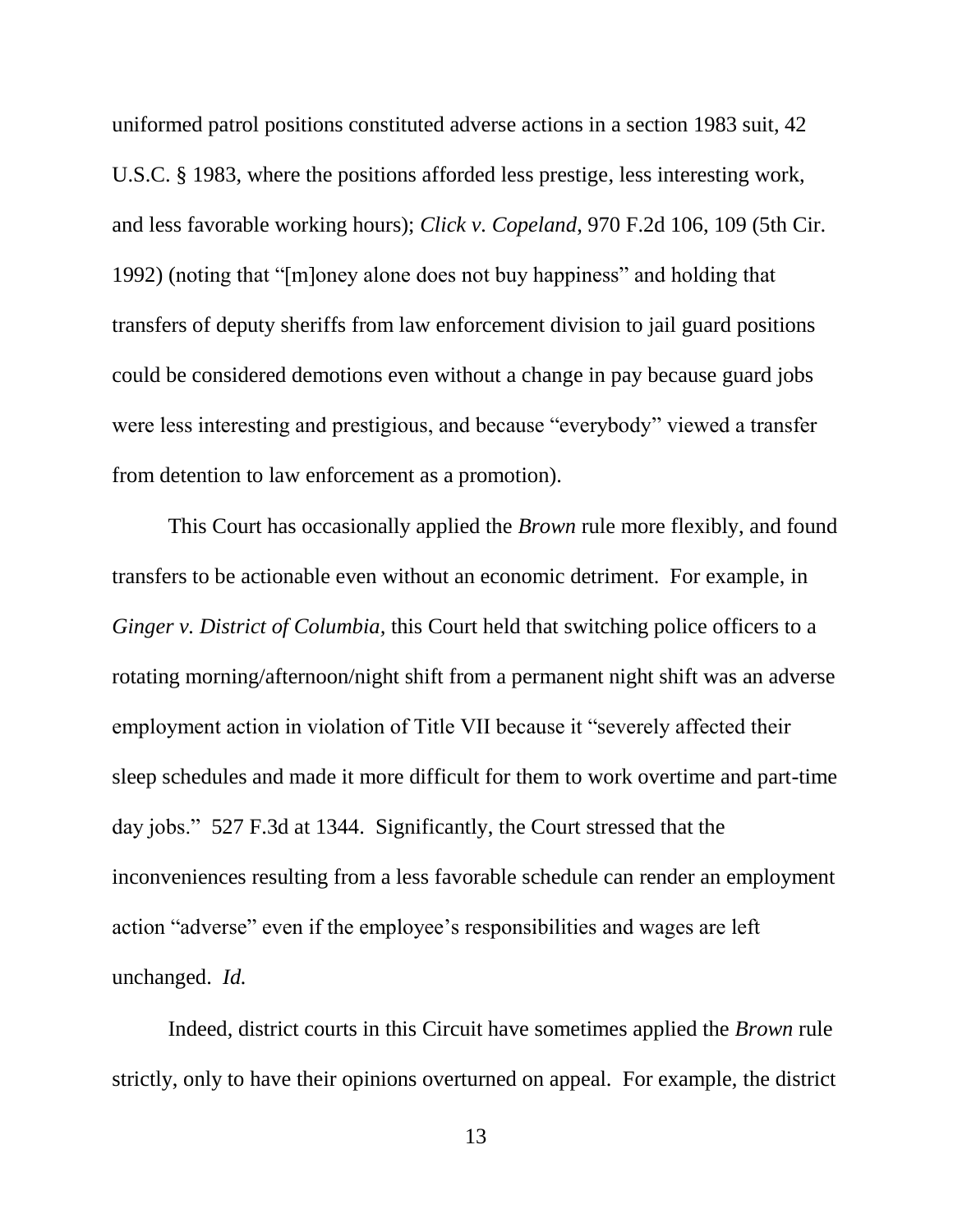court in *Czekalski v. Peters,* 2005 WL 975679 (D.D.C. April 21, 2005), granted summary judgment for the employer in reliance on the rule in *Brown*, holding that the plaintiff failed to demonstrate adverse consequences because her reassignment did not affect her salary or work hours. *Id.* at \*6-\*10. This Court reversed and held that a lateral transfer that diminishes an employee's supervisory duties or programmatic responsibilities may constitute an adverse action, confirming that this Court has long been skeptical of the rigid application of the *Brown* rule. *Czekalski v. Peters*, 475 F.3d 360, 364-65 (D.C. Cir. 2007). Notably, this Court indicated that whether a reassignment constitutes an adverse action is generally a jury question. *Id.* at 365.

This Court's recent decision in *Ortiz-Diaz v. United States Department of Housing & Urban Development*, 867 F.3d 70 (D.C. Cir. 2017), illustrates the problems with administering a purported bright-line rule that discriminatory transfers without pecuniary harm are beyond the reach of Title VII. The district court in *Ortiz-Diaz* relied on *Brown* in holding the plaintiff's lateral transfer did not amount to an adverse employment action, and granted summary judgment for the employer. 75 F. Supp. 3d 561, 565 (D.D.C. 2014). On appeal, this Court cited the *Brown* rule that lateral transfers are ordinarily not changes in the terms, conditions, or privileges of employment, but then reversed summary judgment and held that the allegation that the plaintiff sought to move away from a biased supervisor to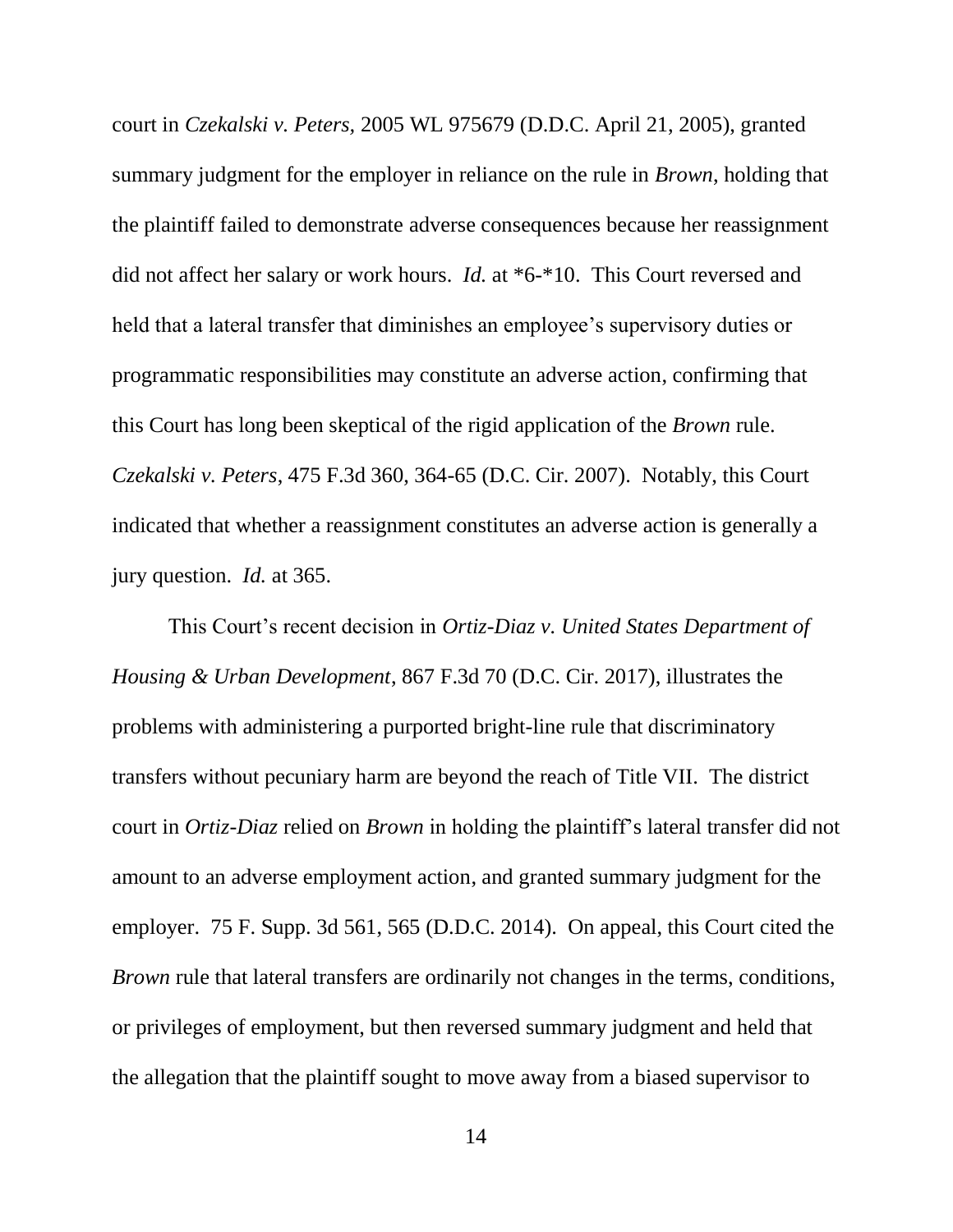avoid harm to his career advancement potential, rather than merely as a personal preference, was sufficient to state a claim, and in fact "falls within Title VII's heartland." 867 F.3d at 74, 75. In his concurrence, then-Judge Kavanaugh noted that the uncertainty involved in drawing the line between actionable and nonactionable transfers militated in favor of establishing the clear principle that "[a]ll discriminatory transfers (and discriminatory denials of requested transfers) are actionable under Title VII." *Id.* at 81 (Kavanaugh, J. concurring).

This line-drawing uncertainty leads courts to focus on egregious facts or "extraordinary circumstances," as the district court described them in *Ortiz-Diaz*, 75 F. Supp. 3d at 565, that might support finding that an unwanted transfer constitutes actionable discrimination. But as in other areas of the law, egregious facts do not "mark the boundary of what is actionable." *Harris v. Forklift Sys., Inc.*, 510 U.S. 17, 22 (1993) (noting that the appalling conduct alleged in *Vinson* and other egregious harassment cases did not set the standard for what is actionable, and that a worker's emotional and psychological stability need not be destroyed to state a claim).

So too here. Adherence to the straightforward language of the statute prohibiting discrimination because of sex in the terms, conditions, or privileges of employment will best serve the statutory purpose of eradicating employment discrimination. Plaintiffs in transfer cases, like all discrimination plaintiffs, will

15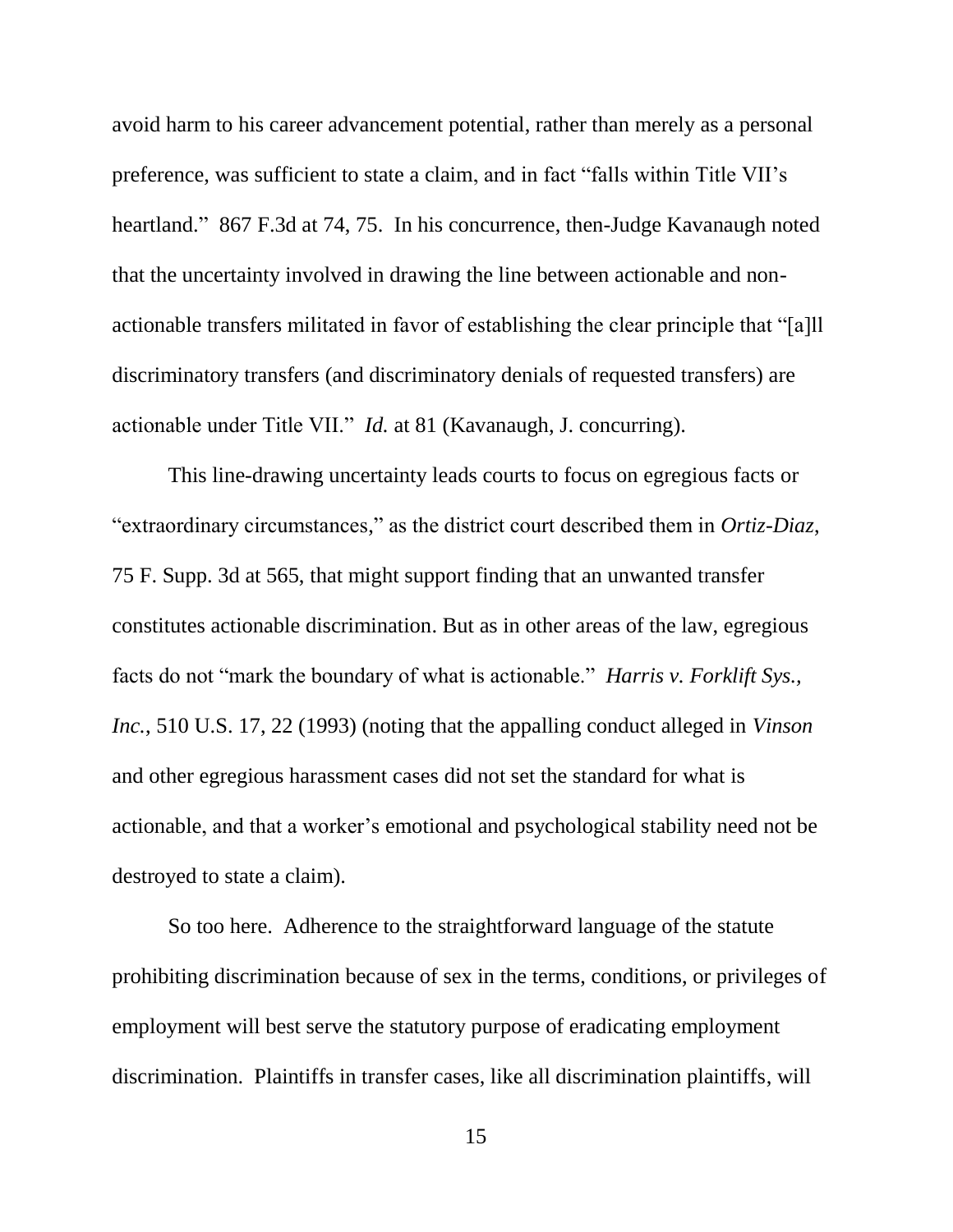still have the burden of proving that the challenged employment action was taken because of their membership in a protected class. Further, to obtain back pay or damages, plaintiffs in transfer cases, like all discrimination plaintiffs, will have to prove they suffered compensable harm. These burdens are sufficiently heavy to forestall any imagined flood of court challenges to employment decisions that are motivated by legitimate business purposes.

### **III. Social science research illustrates that non-economic factors are critically important to employees' satisfaction with their jobs.**

### *A. The importance of non-pay factors to employees can be determined empirically now as never before*

When the decision in *Brown v. Brody* was rendered, social scientists had just begun examining conditions other than wages or salaries as factors in employees' sense of self-worth, motivation, job satisfaction and productivity. *See, e.g.,* Robert J. Bies and Thomas M. Tripp, *Two Faces of the Powerless: Coping with Tyranny*, *in* R. M. Kramer & M. A. Neale, eds., *Power and Influence in Organizations* 203- 219 (Sage Pubs. 1998); Loraleigh Keashly, V.G. Trott, and L.M. MacLean, *Abusive Behavior in the Workplace: A Preliminary Investigation*, 9 VIOLENCE &

VICTIMS 341 (1994).

In the two decades since *Brown*, survey research on these issues has convincingly demonstrated that non-monetary elements of work are critical to employees' job satisfaction and performance. A comprehensive 2010 review of the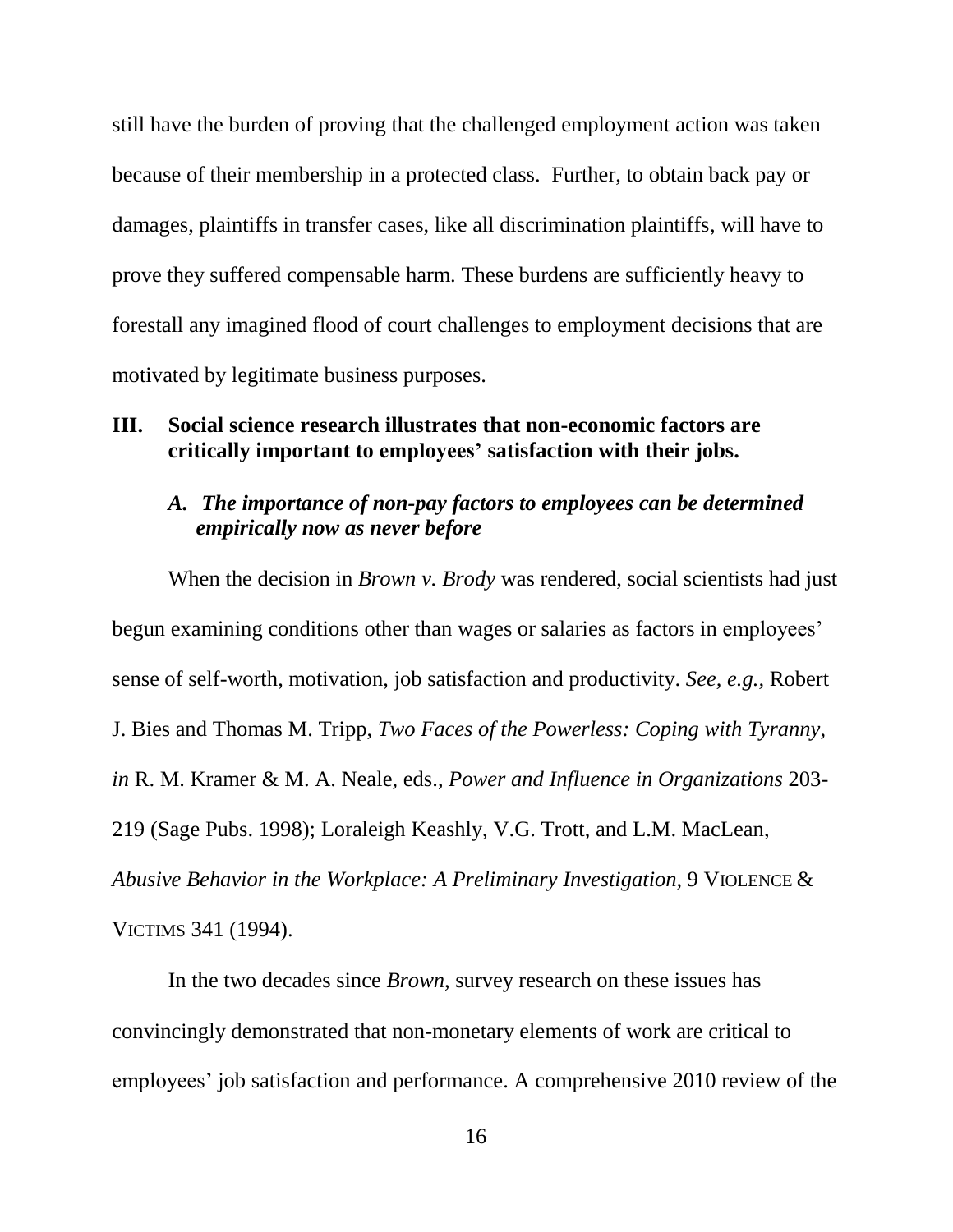social science literature on job satisfaction concluded that "in general[,] the findings [of the reviewed studies] suggested little relationship between level of pay and satisfaction with one's job or [with] one's pay. . . . For the employee, if the ultimate goal in a job is to find one that is satisfying, given a choice, individuals would be better off weighing other job attributes more heavily than pay." Timothy A. Judge, Ronald F. Piccolo, Nathan P. Podsakoff, John C. Shaw, and Bruce L. Rich, *The Relationship between Pay and Job Satisfaction: A Meta-analysis of the Literature*, 77 J. VOC. BEHAV. 157, 162-63 (2010). A 2012 report on federal employment concluded that "[j]ob characteristics such as autonomy, feedback, skill variety, task significance, and task identity" have as much influence on employee motivation as monetary rewards. U.S. Merit Systems Protection Board, *Federal Employee Engagement: The Motivating Potential of Job Characteristics and Rewards* at 30 (2012), *available at*

[https://www.mspb.gov/netsearch/viewdocs.aspx?docnumber=780015&version=78](https://www.mspb.gov/netsearch/viewdocs.aspx?docnumber=780015&version=782964) [2964.](https://www.mspb.gov/netsearch/viewdocs.aspx?docnumber=780015&version=782964)

A 2001 study, not limited to employment, provided new evidence that "warm, trusting, and supportive interpersonal relationships" are essential for human well-being, both "hedonic" (measured by pleasure attainment and pain avoidance) and "eudaimonic" (focused on meaning, self-realization and full functioning). Richard M. Ryan and Edward L. Deci, *On Happiness and Human*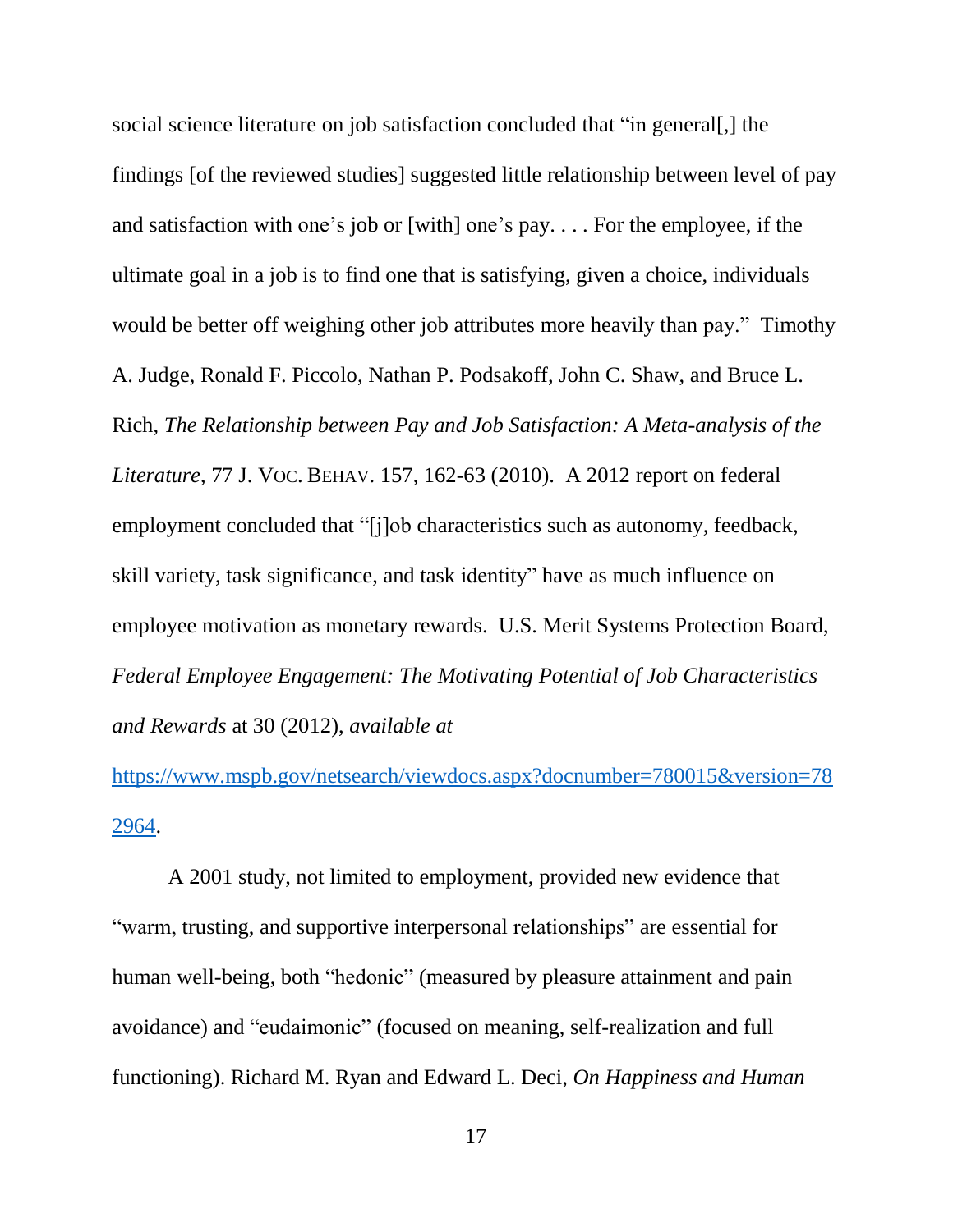*Potentials: A Review of Research on Hedonic and Eudaimonic Well-Being*, 52 ANN. REV. PSYCHOL. 141, 154 (2001). And a 2003 study of workplace dynamics found that "individuals seek meaning through a connection with others" in their work. Amy Wrzesniewski, Jane E. Dutton and Gelaye Debebe, *Interpersonal Sensemaking and the Meaning of Work*, 25 RSCH. IN ORG. BEH. 93, 135 (2003).

An important 2006 study of American workplaces, using a new 21-item job design and satisfaction survey scale developed by the authors, cited the Ryan and Wrzesniewski findings and confirmed that "[t]hese kinds of positive work relationships are likely to be just as effective at producing [feelings of job satisfaction] as are the more traditionally studied motivational work characteristics." Frederick P. Morgeson and Stephen E. Humphrey, *The Work Design Questionnaire (WDQ): Developing and Validating a Comprehensive Measure for Assessing Job Design and the Nature of Work*, 91 J. APPL. PSYCHOL. 1321, 1329 (2006).

## *B. Mounting evidence shows the destructive psychic effects of emotionally oppressive workplace behavior*

A 2000 survey of several hundred randomly chosen U.S. workers by University of Kentucky organizational psychologist Bennett Tepper undertook to measure the harms of "abusive supervision," defined as "subordinates' perceptions of the extent to which supervisors engage in the sustained display of hostile verbal and nonverbal behaviors, excluding physical contact." Bennett J. Tepper,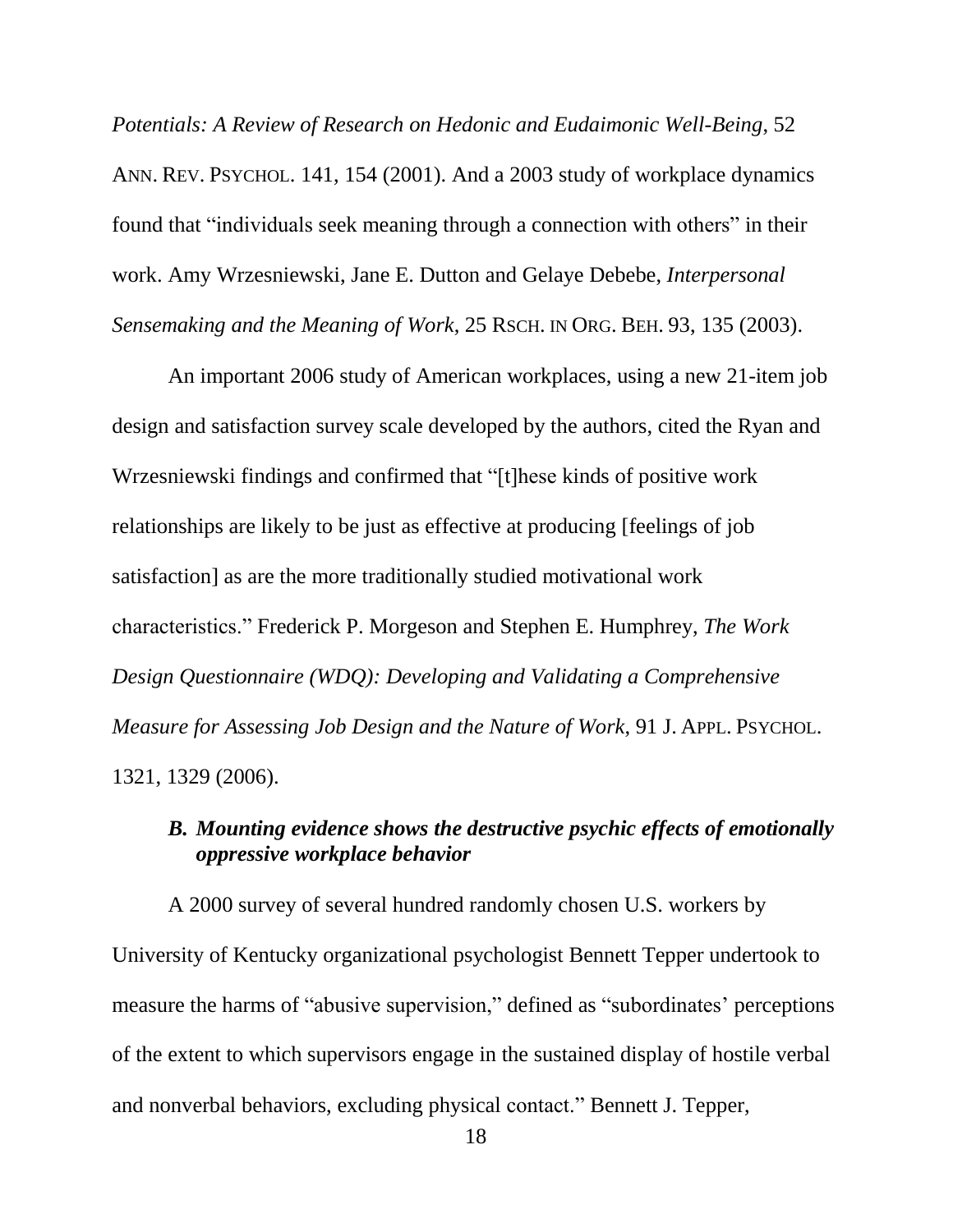*Consequences of Abusive Supervision*, 34 ACAD. MGT.J. 178 (2000); *see also*

Bennett J. Tepper, Lauren Simon, and Hee Man Park, *Abusive Supervision*, 4 ANN. REV. ORG. PSYCHOL. & ORG. BEH. 123 (2017) (updating and reviewing the research on this topic). To isolate abusive supervision from supervision in general, Professor Tepper's 2000 survey asked respondents whether their supervisor:

- o Ridicules me.
- o Gives me the silent treatment.
- o Puts me down in front of others.
- o Reminds me of my past mistakes and failures.
- o Doesn't give me credit for jobs requiring a lot of effort.
- o Blames me to save himself/herself embarrassment.
- o Is rude to me.
- o Does not allow me to interact with my coworkers.
- o Tells me I'm incompetent.
- o Lies to me.

*Consequences*, 34 ACAD. MGT.J. at 189-190. Professor Tepper reported that, compared with the group of respondents as a whole, "subordinates who perceived their supervisors were more abusive were more likely to quit their jobs. For subordinates who remained with their jobs, abusive supervision was associated with lower job and life satisfaction, lower normative and affective commitment,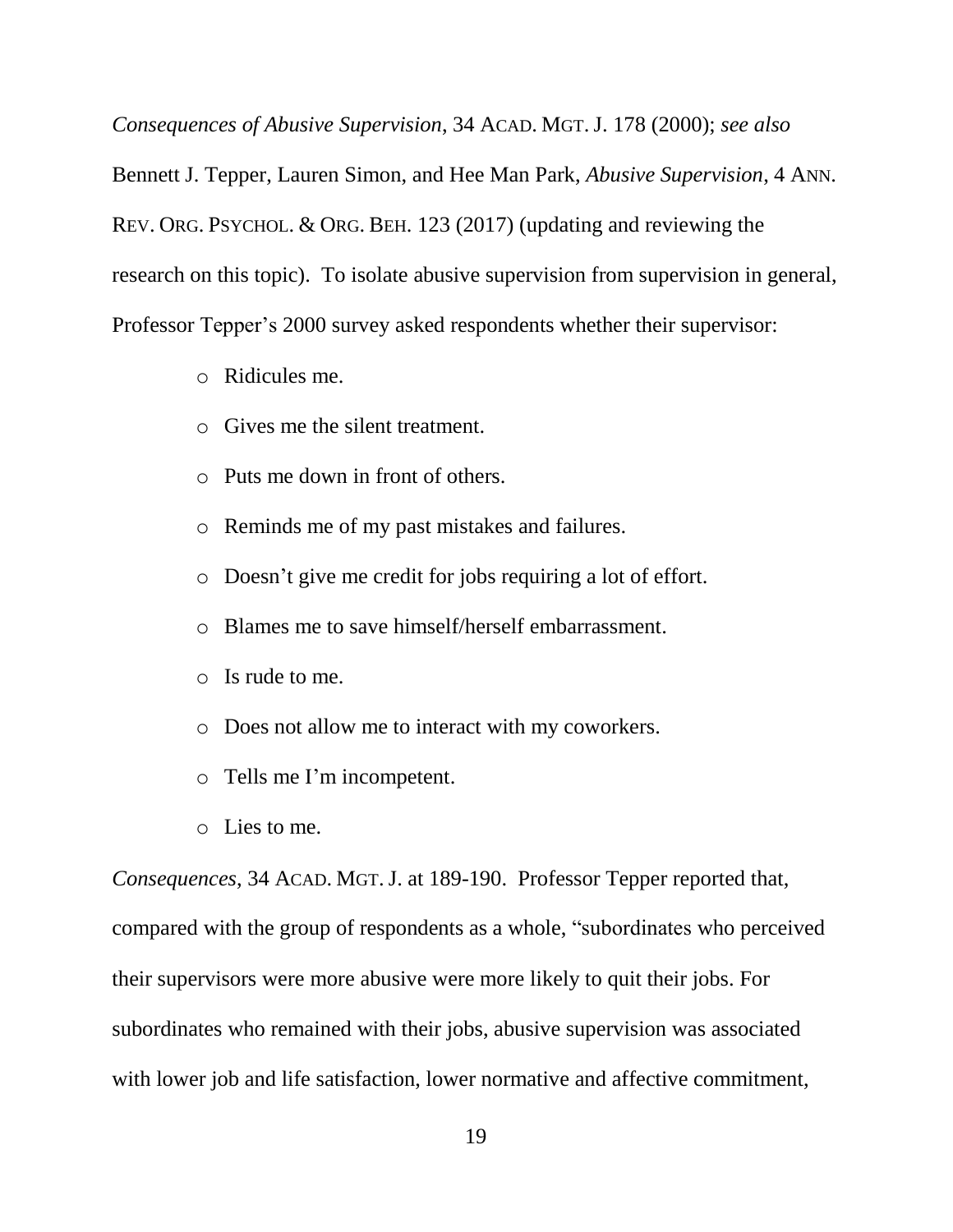and higher . . . psychological distress." *Id.* at 178. Professor Tepper also found that "the effects [of abusive supervision] for job satisfaction, life satisfaction, family-to-work conflict, depression, and emotional exhaustion were more pronounced for subordinates who had less job mobility," *i.e.*, had fewer viable alternatives to the job they held. *Id.* at 186.

A 2006 study of antisocial workplace behavior focused specifically on "social undermining," defined as "behaviors that hinder another's ability to establish and maintain positive interpersonal relationships, work-related success, and favorable reputation . . . [such as] intentionally making someone feel incompetent, withholding important or required information, giving the silent treatment, talking behind someone's back, and spreading rumors about a particular individual . . . [behaviors that are] intentionally designed to weaken a target by degrees." Michelle K. Duffy, Daniel C. Ganster, Jason D. Shawa, Jonathan L. Johnson, and Milan Pagon, *The Social Context of Undermining Behavior at Work*, ORGANIZATIONAL BEHAVIOR AND HUMAN DECISION PROCESSES 101, ISSUE 1, pages 105-126 (2006), at 105.

Professors Duffy *et al.* gave particular attention to negative consequences for workers who were "singled out" for such maltreatment, based on evidence that "individuals do not experience social undermining in a vacuum[,] but rather form judgments, in part, based on the experiences of those around them." *Id.* at 105-106.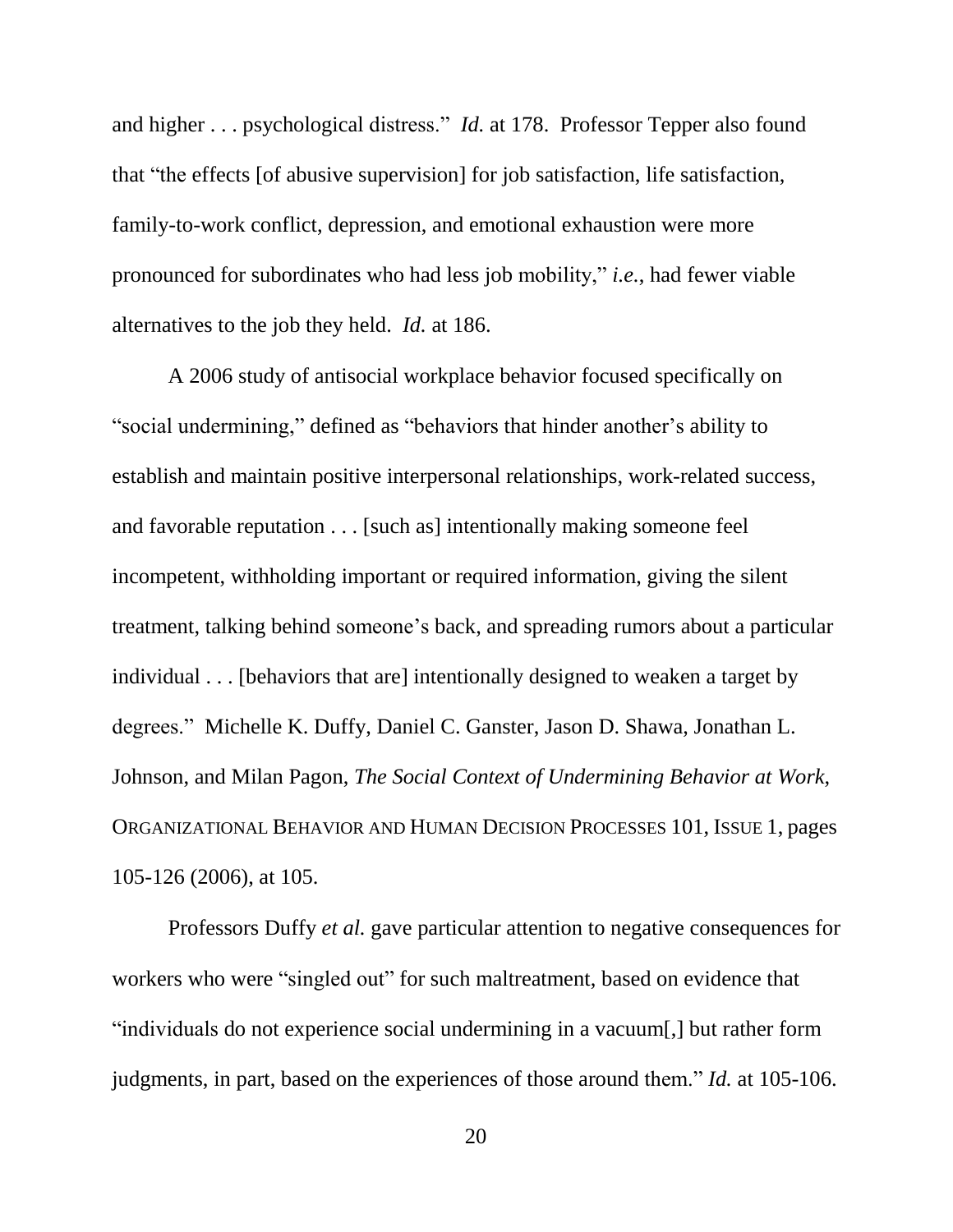Most importantly for present purposes, the authors found that among victims of supervisor undermining, perceptions of injustice were far greater for employees who felt "singled out" than for those who perceived others in their group as suffering the same mistreatment. *Id.* at 123-125.<sup>3</sup>

Two key points emerge from the available social science. First, modern research strongly confirms that prosocial and antisocial behaviors in the workplace, and their constructive or destructive emotional consequences, are critically important to workers, often as or more so than wages or monetary benefits. Second, people value jobs for a variety of reasons, many of them intangible or values-based, and courts should not discount those reasons as mere personal preferences or discount to *de minimis* an employer's discriminatory attacks on them where employee compensation is not directly involved.

On both these grounds, it would fly in the face of available science not to deem these important non-pecuniary aspects of work life to be "terms and conditions of employment" within the meaning of Section 703(a) of Title VII. It is time for this Court to recognize that Title VII protects against employers' selective allocation of these and other non-monetary benefits and burdens based on race, sex, religion, or other unlawful criteria.

 $\overline{a}$ 

<sup>&</sup>lt;sup>3</sup> For a legal academic perspective on these questions, especially in the hostile work environment context, *see generally* Catherine L. Fisk, *Humiliation at Work*, 8 WM. & MARY J. WOMEN & L. 73 (2001).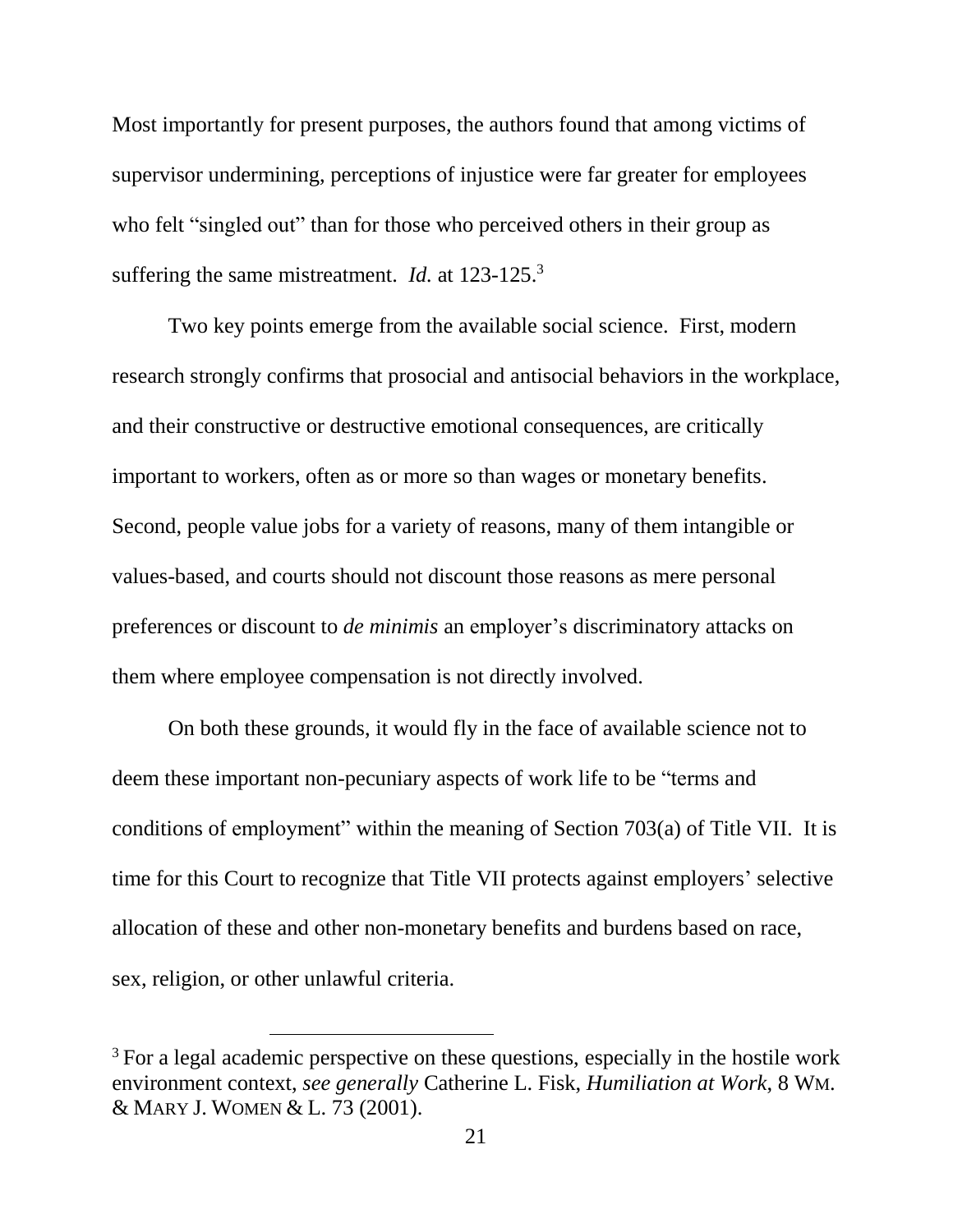### **CONCLUSION**

For all of the foregoing reasons, *Amicus* MWELA urges the abrogation of the "objectively tangible harm" rule of *Brown v. Brody,* and the reversal of the district court's order.

Respectfully submitted,

Stephen B. Pershing Pershing Law PLLC 1416 E Street, N.E. Washington, D.C. 20002 (202) 642-1431 steve@pershinglaw.us

 $\mathcal{L}_\text{max}$  , where  $\mathcal{L}_\text{max}$  and  $\mathcal{L}_\text{max}$ 

/s/ Carolyn L. Wheeler

Carolyn L. Wheeler Katz, Marshall & Banks, LLP 1718 Connecticut Ave., N.W. Sixth Floor Washington, D.C. 20009 (202) 299-1140 wheeler@kmblegal.com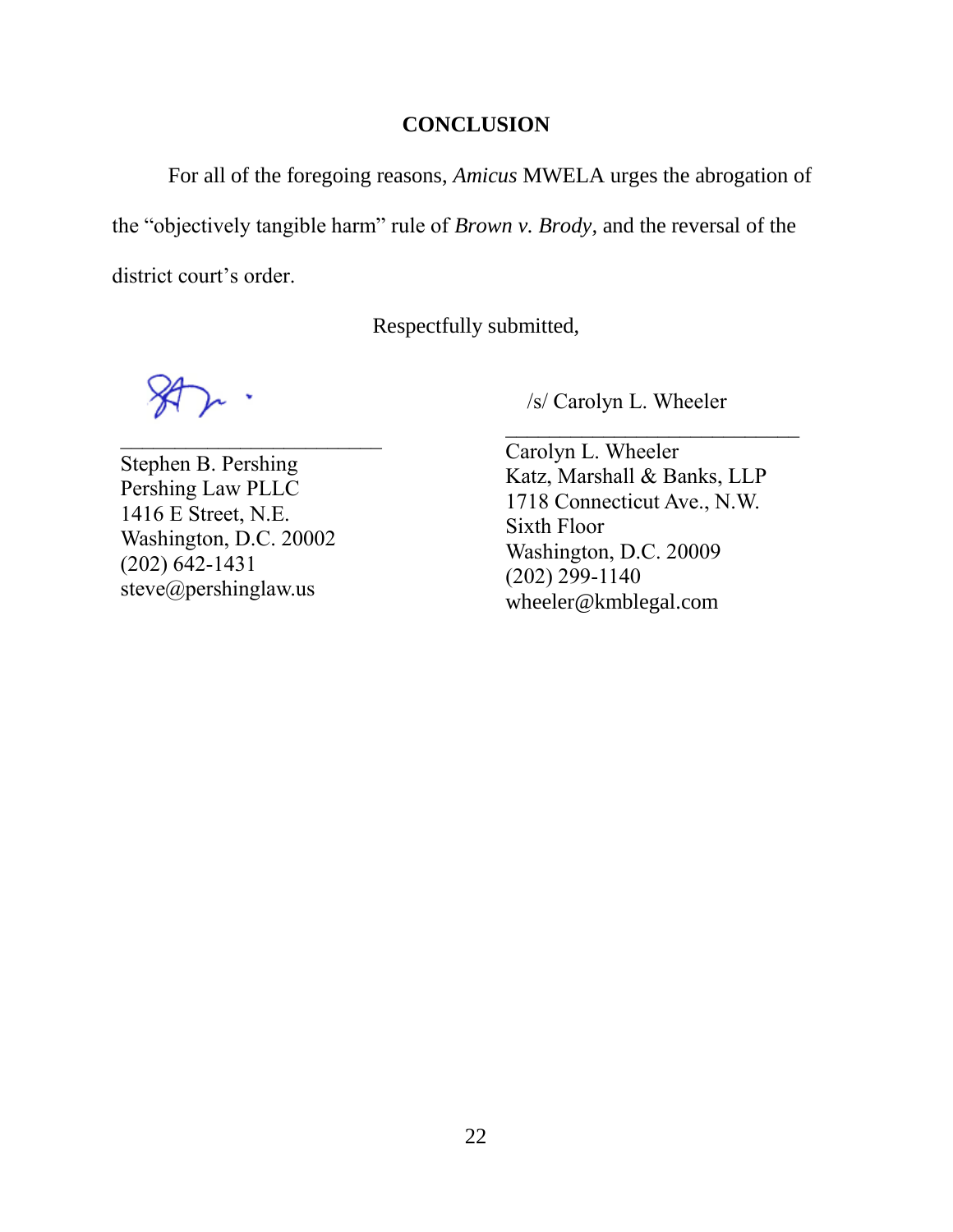### **CERTIFICATE OF COMPLIANCE**

This brief complies with the type-volume limitation of Fed. R. App. P.  $32(a)(7)(B)$  and Local Rule  $32.1(a)(4)(A)$  because this brief contains 4937 words, excluding the parts of the brief exempted by Fed. R. App. P. 32(f).

This brief complies with the typeface requirements of Fed. R. App. P.  $32(a)(5)$  and the type style requirements of Fed. R. App. P.  $32(a)(6)$  because this brief has been prepared in a proportionally spaced typeface using Microsoft Word 2013, Times New Roman 14-point.

Dated: July 7, 2021 By: /s/ Carolyn L. Wheeler Carolyn L. Wheeler